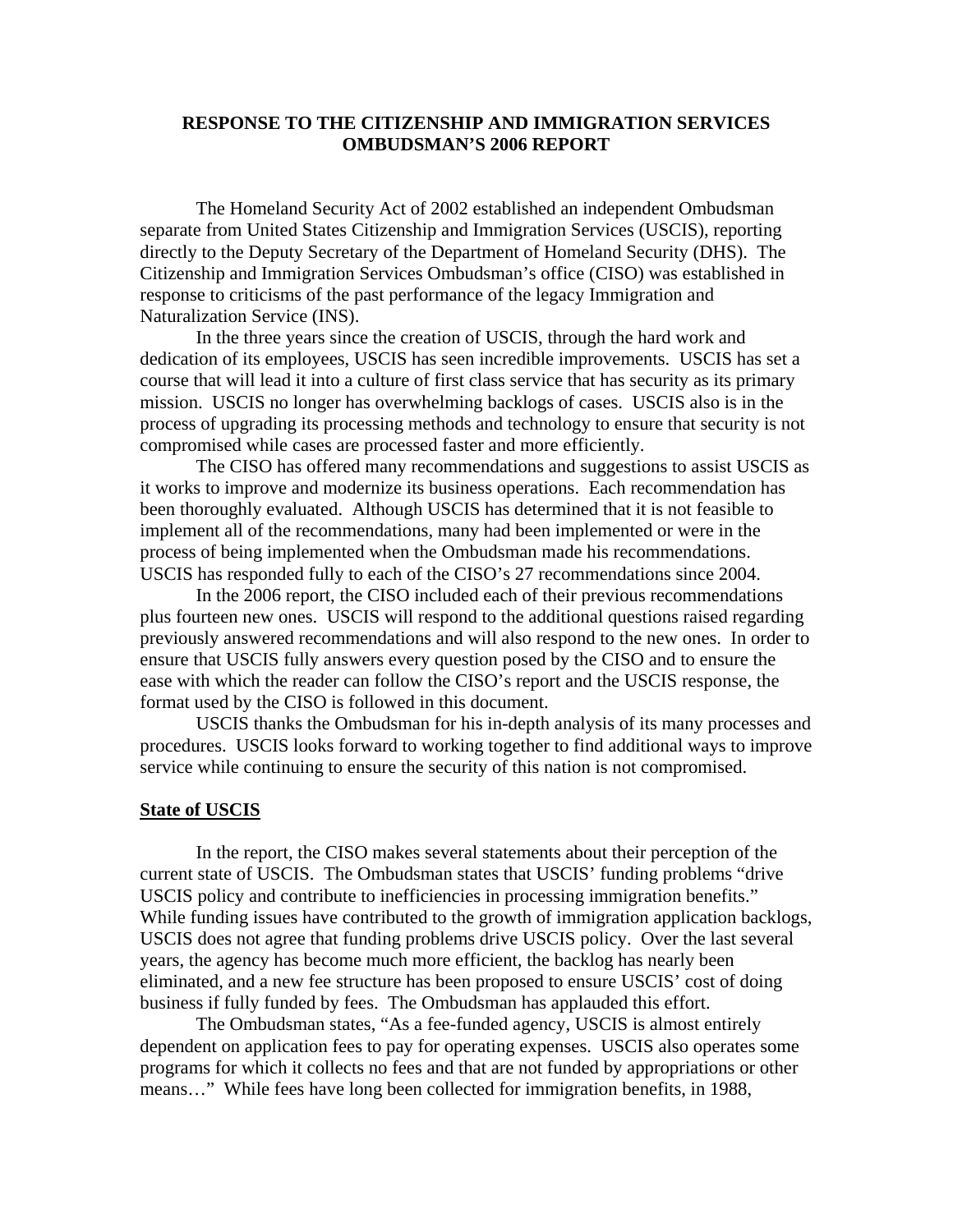Congress created a separate user fee account allowing application fees to directly support immigration services and benefits rather than being deposited in the general treasury for other uses. As a fee-based agency, USCIS uses revenue from application fees rather than appropriated funds to pay for its activities, including the processing of applications, and the infrastructure needed to support these activities.

 The Ombudsman further states that "Customers demand and USCIS provides premium processing because of the slow processing caused by workload backlogs and general USCIS inefficiencies." However, premium processing offers more than just faster processing; it also offers the ability to communicate directly with the officers working the cases. This communication tool will continue to be available with premium processed cases even when the backlogs have been reduced.

 The Ombudsman also states, "Efficient and timely processing would reduce the need to file applications for Employment Authorization Documents (EADs) or to use premium processing." USCIS has worked hard over the past few years to eliminate the backlogs, ensuring a more efficient and timely process.

According to the Ombudsman, USCIS' processing inefficiencies "compromise security." However, over the last several years, USCIS' processes have improved and security has especially been enhanced. As part of USCIS' ongoing transformation, comprehensive improvements will be made. As part of DHS, USCIS is first and foremost concerned with the security of this nation. Applicants are carefully screened and security checks are conducted early in the process.

The Ombudsman suggests that a solution to USCIS' "funding dilemma" would be for it to receive appropriations or for Congress to create a revolving fund account that would include appropriated funds that could be replenished from future fees. With respect to the Revolving Fund, USCIS has researched this and has found that even though fees would eventually replenish the appropriated funds deposited in the fund, the legislation required to enact such a vehicle is not deficit neutral. Therefore, the proposed legislation has budget scorekeeping implications within the context of the scorekeeping conventions of the Administration and the Congress.

Further, using appropriated funding to support USCIS is risky and financially irresponsible because the demand for immigration benefits may change rapidly with little notice. For example, appropriated funding provided for naturalization benefits could likely be insufficient if there was an increase in the number of naturalization applications submitted. In this instance, USCIS would have to cut back services (which would increase processing times) to cover the costs of processing the additional applications.

Reliance on appropriated funding in the past has contributed to the funding problems USCIS has faced recently. USCIS' new fee rule eliminates this problem because the fees are based on a robust model that incorporates all costs relating to services thereby providing a more stable source of funding.

#### **Pervasive and Serious Problems**

 The Ombudsman points out thirteen items that he believes are pervasive and serious problems within USCIS.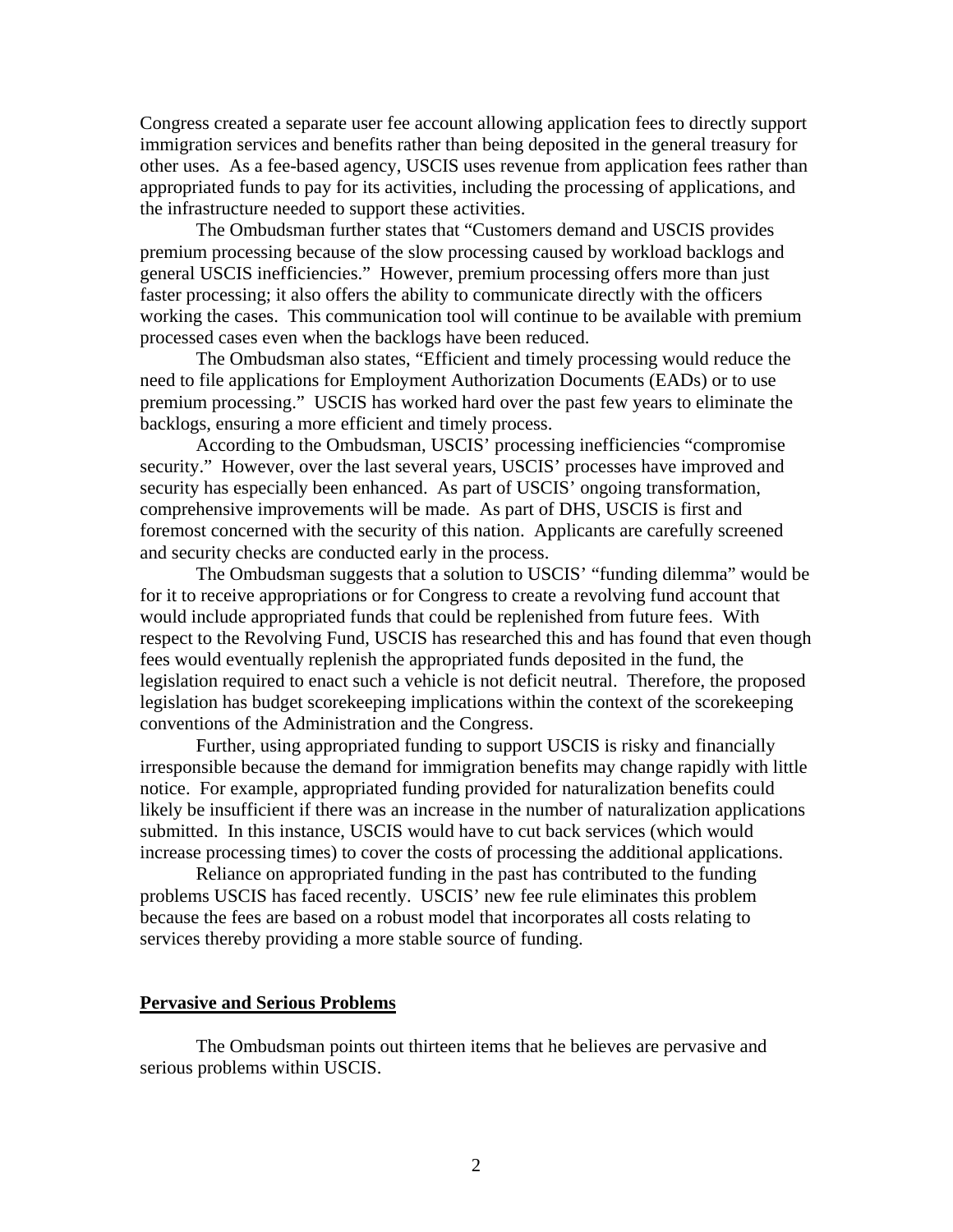# **A. Backlogs and Prolonged Processing Times**

Throughout his report the Ombudsman speaks of applicants continuing to face lengthy and costly waiting periods for benefits and states that prior backlogs continue to have a significant ongoing impact. The Ombudsman also expresses concerns with respect to the methods USCIS uses to calculate processing times and backlogs, and states that he believes USCIS will not meet the clearly enunciated backlog elimination goal by the end of FY 2006.

USCIS remains committed to eliminating the backlogs. USCIS has made great strides while maintaining a proper focus on the quality of each decision, on national security, and on public safety. The Administration and Congress, recognizing the importance of this effort, have for the past several years supported USCIS' efforts to eliminate the backlog through appropriated funds. As reflected by the chart below, USCIS' gross backlog of over 3.8 million cases just two and a half years ago has been reduced to a net backlog of fewer than 10,000 cases as of the end of September 2006.

In his report, the Ombudsman also points to significant discrepancies in current processing times, and presents a snapshot of processing times for several product lines to illustrate his point. However, his report does not take into account the significant improvements that have occurred in the past year. These improvements are a result of a core part of USCIS' backlog elimination strategy, which has been to move work to available capacity, and where necessary to detail staff to offices with backlogs to try to bring greater nationwide consistency to service levels. USCIS developed, implemented, and operates a staffing analysis model to determine the appropriate staffing needs of each office. Through these steps, USCIS has made significant progress, and plans to continue to work to bring greater consistency to service levels across offices.

The Ombudsman also expressed concern that over the course of this effort USCIS has modified the methodology by which it calculates the backlog. The Ombudsman is correct that USCIS has made some adjustments. A core part of the backlog elimination effort has been not just to work through the backlog, but also to understand why cases become backlogged. USCIS examined the backlog to identify the different types of applications that were pending, why they were delayed, and options to address those problems. This review helped USCIS identify and quantify the multiple reasons why cases were backlogged. USCIS can now focus on where it can have the most immediate and lasting effect on both backlogged applications and future filings.

Case systems do not allow USCIS to track discrete lapsed processing times for each application to determine how many individual cases are outside the goal processing time. Such a management tool is a core objective of USCIS' transformation program. However, in the interim, USCIS has developed a method to determine average processing times. When USCIS began the backlog elimination initiative it established a methodology to calculate backlogs. In general, a backlog exists when the volume of pending cases exceeds the total number of cases received for that product during the processing time goal period. For example, if USCIS received 10,000 cases each month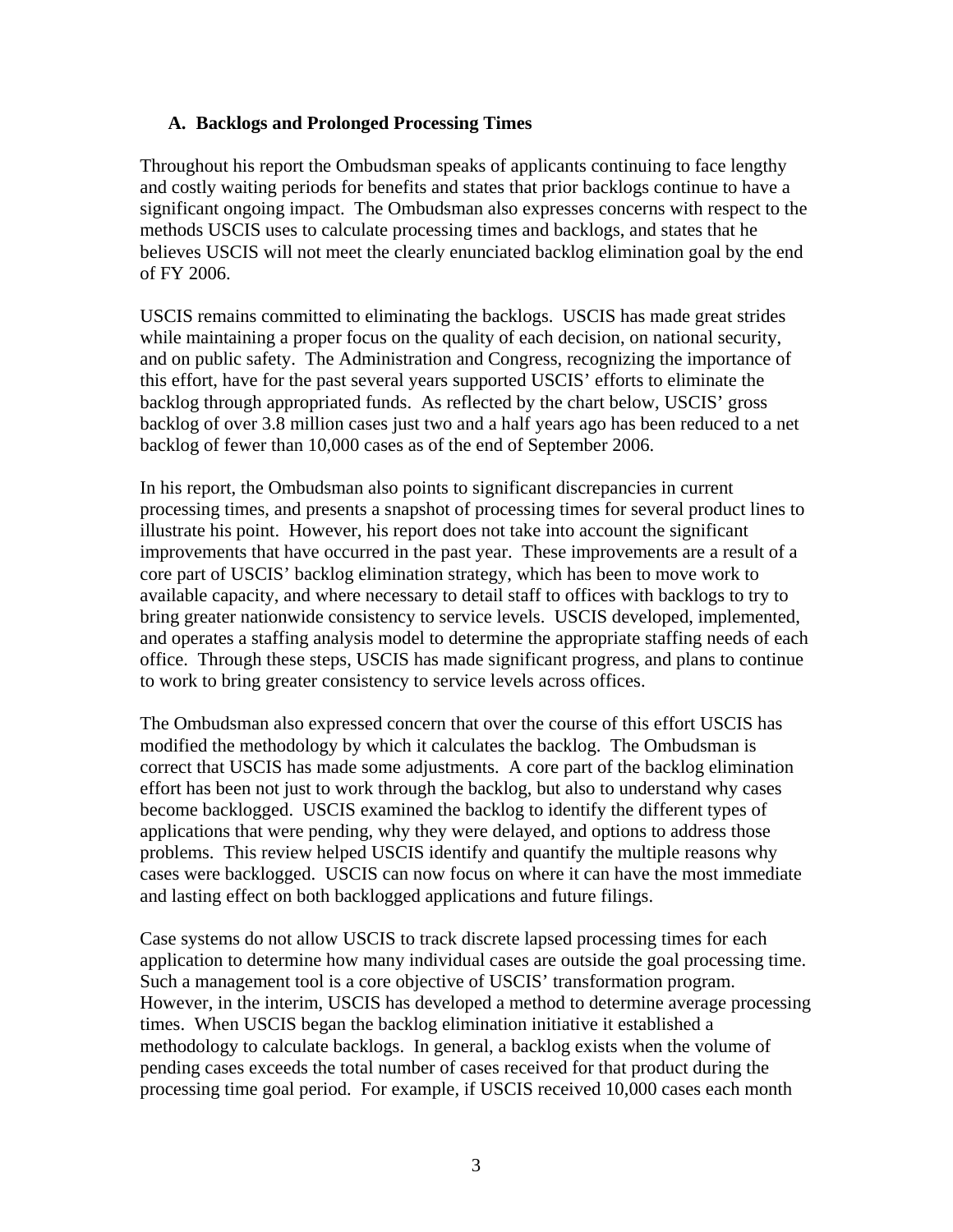for the past 6 months, and the goal processing time is 6 months, the backlog would be the number of cases pending beyond 60,000 (10,000 multiplied by 6 months). No backlog is indicated when the average processing time is within the service level goal. It does not, however, mean that every individual case is processed within the goal processing time.

USCIS includes all cases that it can continue processing in the overall backlog count. Thus, even cases outside of USCIS control are identified and included in overall backlog calculations. Cases outside of USCIS control are excluded, however, from the net backlog . USCIS considers these cases to be active but unable to be worked, also termed in "active suspense." USCIS, therefore, continues to calculate and report two backlog numbers:

- overall backlog, which includes all cases that are past their processing goal; and
- net backlog, which removes cases outside of USCIS control, i.e., those in active suspense.

The overall backlog includes cases in each of the following circumstances (the number in parentheses is the number of active suspense cases in each category as September 30, 2006):

## **Pending customer action (150,122)**

This category includes 135,155 cases where USCIS has identified that a customer did not file necessary evidence or material with their application or where additional evidence from the applicant is needed before a decision can be rendered. Cases are held in active suspense, and are not considered ripe for adjudication, until the applicant responds or the allotted time for response lapses, at which point they are moved back into active processing.

This category also includes 14,967 cases where the applicant failed the initial naturalization test, and a second opportunity has been scheduled. USCIS procedures give customers two chances to pass the test. Cases are placed in active suspense until the re-test date.

### **Unripe due to limits on annual immigration (823,439)**

This category includes 39,121 processed applications for adjustment of status to permanent residence that cannot be approved because of annual statutory limits. Once additional numbers are made available, generally each fiscal year, these cases may be granted, as long as the beneficiaries continue to be otherwise eligible for the benefit.

This group also includes 710,119 relative petitions filed by U.S. citizens and permanent residents. Sometimes it is years before a visa number is available to these individuals, but the priority date is determined by the date the application is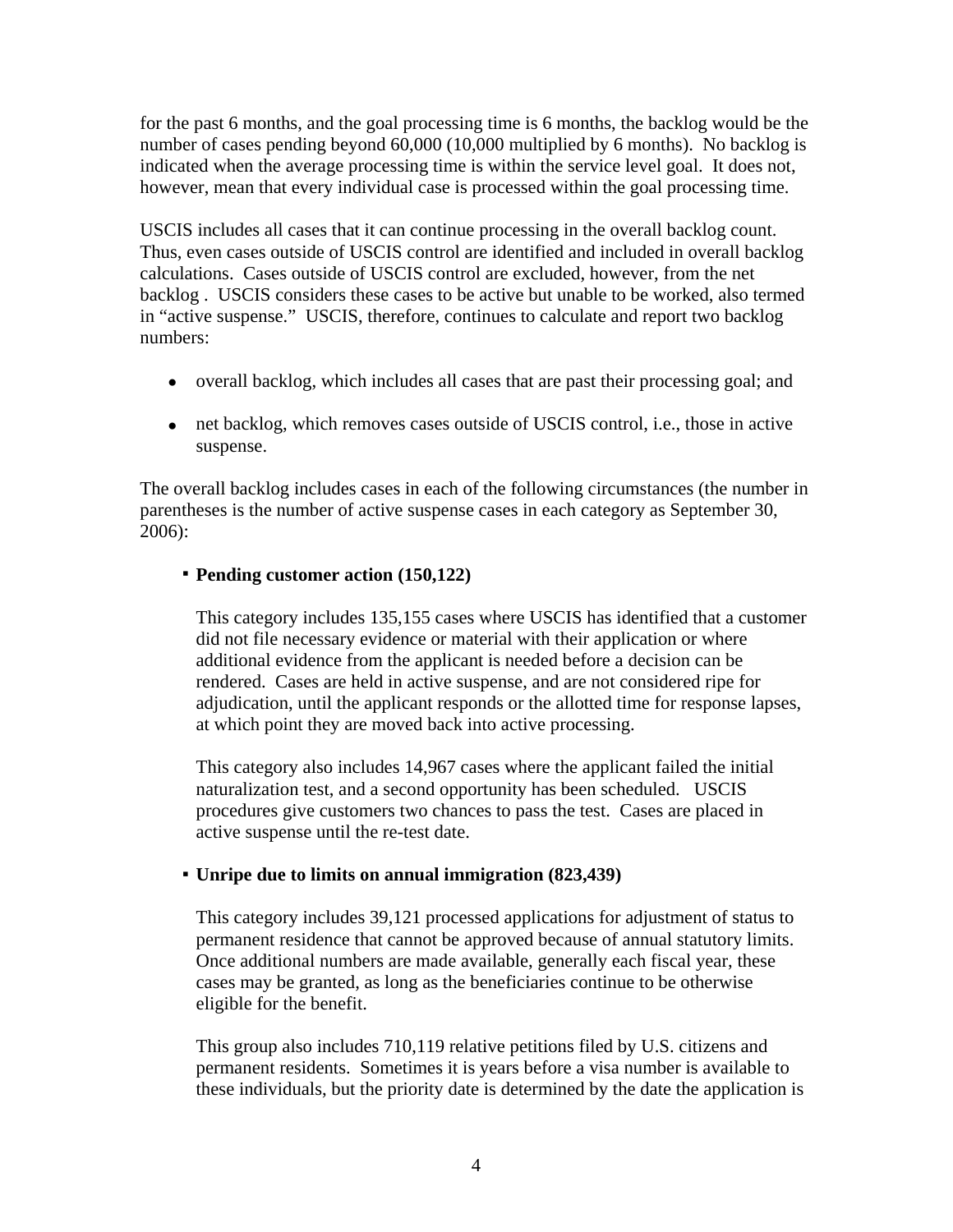filed. As part of improved workload and production management, USCIS now processes these cases 'just in time', and schedules processing so they can be completed within one year before the person is projected to be able to immigrate based on the petition. If the person will be eligible to immigrate in less than one year from the date when the petition is filed, USCIS tracks performance relative to our 6 month processing time goal for ripe relative petitions. This production management approach ensures that USCIS processing does not delay prospective immigration, but it also allows USCIS to evaluate eligibility closer to the person's actual immigration date instead of years or sometimes decades before immigration may be possible.

This category also includes 74,200 applications filed for permanent residence by individuals who have already been granted asylum in the United States and on that basis have now applied for adjustment of status to permanent residence. Prior to the May 2005 REAL ID Act, the law limited the number of asylees who could be granted permanent residence annually. This, combined with the fact that adjustment application receipts significantly exceeded permissible completions, created a large backlog. The REAL ID Act, passed in the middle of the backlog elimination initiative, lifted this asylee annual limit. USCIS developed a plan to work the additional cases ripened by the REAL ID Act, and to be within the 6 month processing goal for this product line by the end of FY 07.

#### **Pending other agency action (165,498)**

This category includes 1,552 naturalization cases where the federal courts have exercised exclusive jurisdiction over the administration of the oath of allegiance but have not made appointments available within a month of the USCIS decision, which is the timeline for this step within the overall 7 month processing time for naturalization.

Also included are 6,879 cases where USCIS has requested investigations by other federal agencies, and is awaiting the results of these investigations.

This category includes 157,067 cases where USCIS has interviewed the applicant and completed all processing, but is still awaiting the final results of the FBI's name check record search. USCIS will not approve a case until all background checks, including the FBI name check, are complete.

Adjusted for these cases in active suspense at the end of September 2006, the net backlog stood at 9,482. The overall backlog, using exactly the same methodology as was used to calculate the original backlog of 3.85 million in 2004, is now just over 1 million (1,020,042). However, all but 9,482 of those cases are not currently ripe for adjudication. (Note: Adding the cases in active suspense to the net backlog exceeds the overall backlog because active suspense includes newer cases where USCIS has already begun processing.)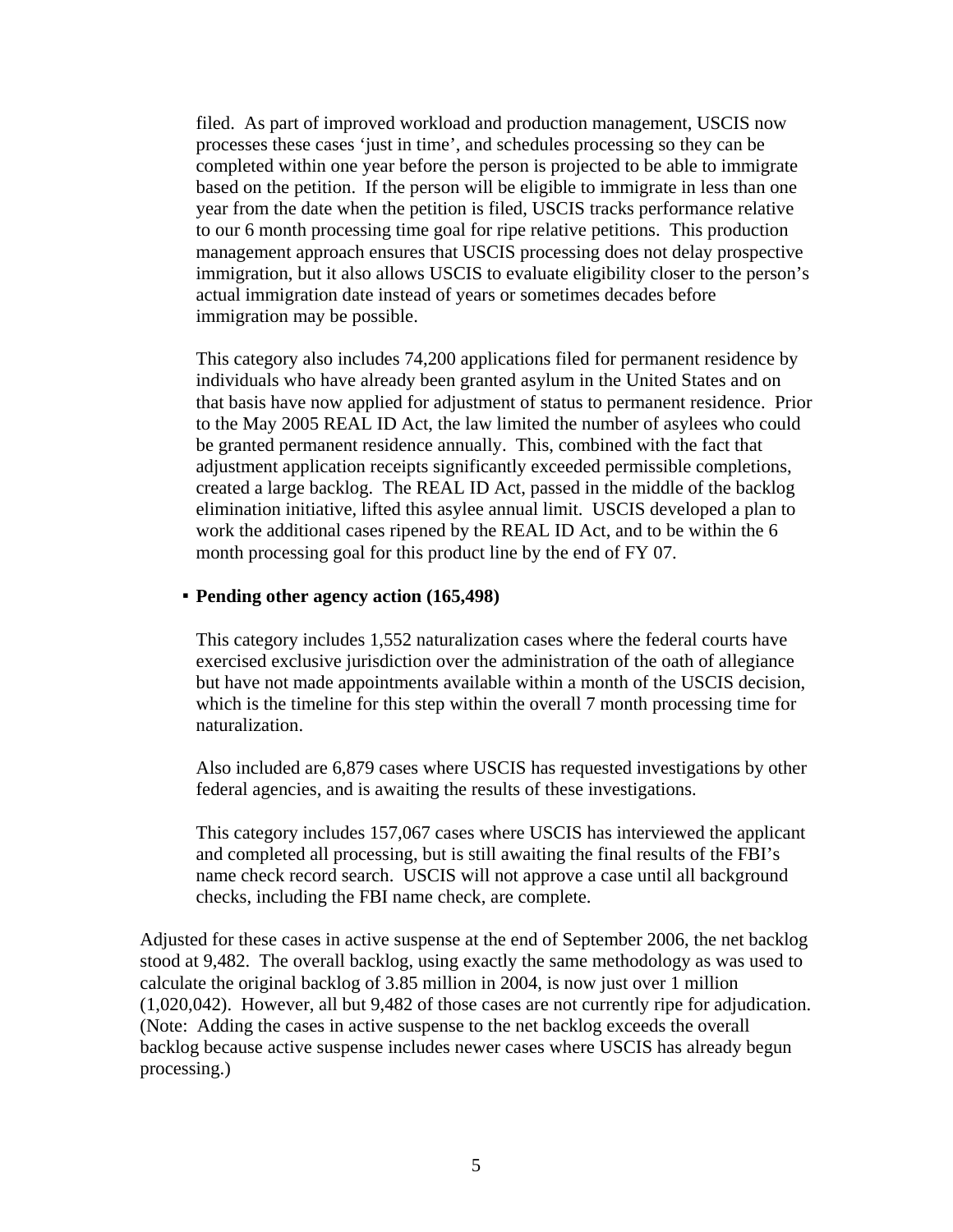USCIS' efforts have been in support of the President's five-year goal to achieve a sixmonth processing standard for most applications by the end of September 2006. Additionally, USCIS has focused on getting the right benefit to the right person at the right time. The events of September 11, 2001 caused USCIS to add significant additional security checks, which have impacted production. USCIS also has continued to take steps to improve its processes, while not compromising national security and public safety. During these efforts, USCIS has nonetheless made great progress in eliminating its backlog. USCIS has streamlined existing processes and procedures where appropriate, leveraged existing information technology systems, and reenergized its workforce of nearly 15,000 men and women. Moreover, quality and integrity have not been compromised in this process. Reduction of the backlog of work within USCIS' control by over 99% has taken a large commitment by every employee within USCIS. The efforts have been honest, successful, and worthy of praise. USCIS is proud of its achievements and the means by which they have been accomplished.



### Recommendation AR 2006-01

*The Ombudsman recommends that USCIS provide a breakdown of all cases that have not been completed by number of months pending and application type. This data will provide a better understanding of the true nature of USCIS' backlog to determine if USCIS achieved a six-month processing standard from start to finish for all applications.*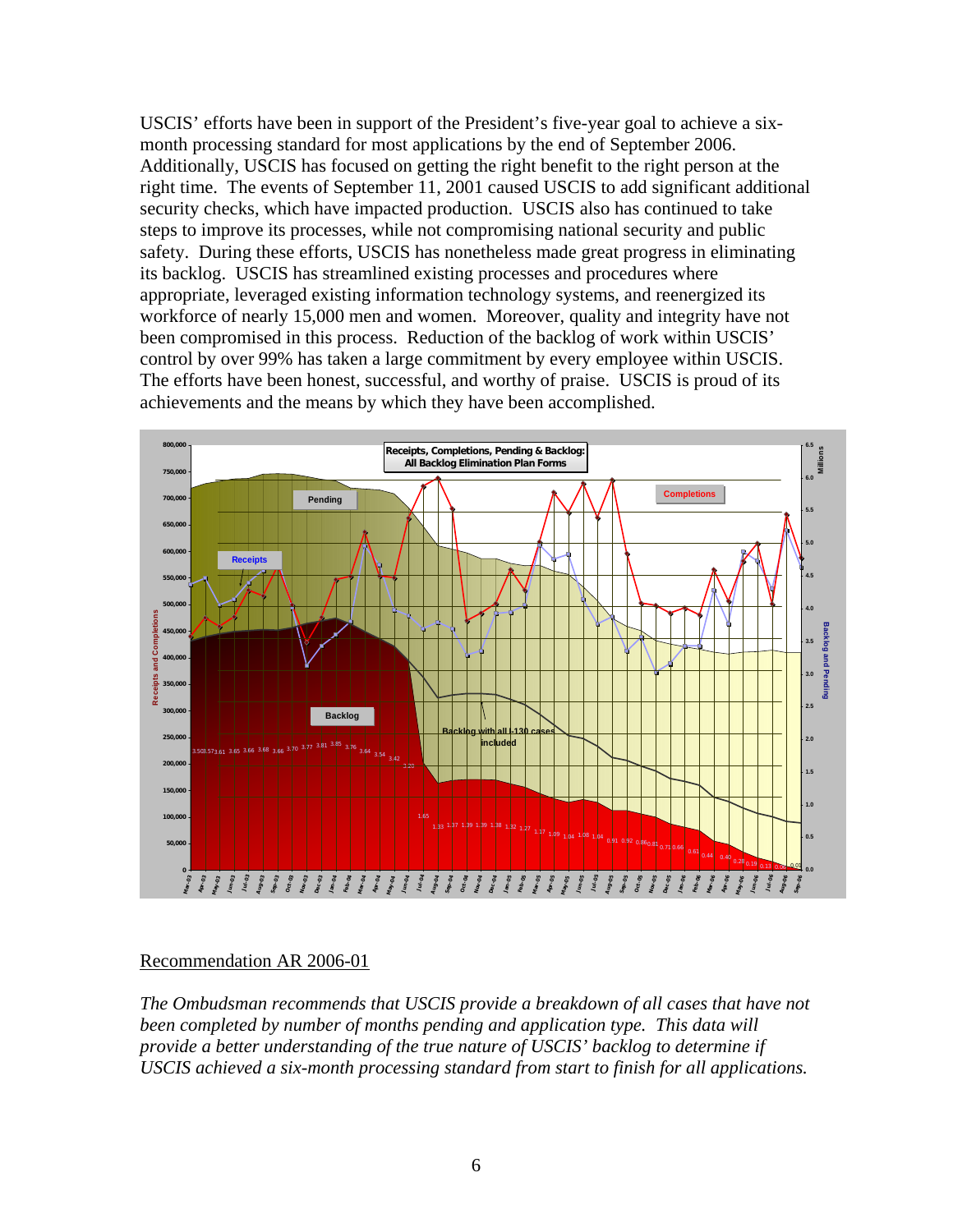USCIS agrees in principle with the Ombudsman's recommendation, and developed its current methods for measuring backlogs specifically because the current systems simply do not have the capability to track the discrete processing time of each application. Reporting discrete processing times would require the installation of a completely new case management system.

USCIS is committed to working to develop systems that would give this level of detail to help manage both overall workload and individual cases. Such a system would also eliminate the need for several interim manual processes established this year to assist with production improvements. Under its Transformation Program, USCIS has already begun a multi-year redesign of its current business environment. This new system will give USCIS new operational data and reports, including the type of data described in the recommendation. Given the constraints of existing legacy case management systems, USCIS would today need to perform a cumbersome, labor intensive, recurring manual audit of all pending files in order to compile the suggested data. Such audits would be cost prohibitive.

# **B. Untimely Processing and Systemic Problems with Employment-Based Green Card Applications**

# Recommendation AR 2006-02

*The Ombudsman recommends reform of employment-based green card application processes to limit annual applications to a number that will not exceed visa availability; while also reducing abuse of the process by those who seek interim benefits through fraud or misrepresentation. The following recommendations emphasize real-time accountability and effective communication between USCIS and DOS:* 

*1) Track data relating to employment-based green card applications at the time of filing with USCIS, including immigrant visa classifications, priority dates, and countries of chargeability:* 

*Currently, USCIS does not collect these vital data on employment-based green card applications upon acceptance for processing. These data are noted by contractors as part of the intake process, but not systematically captured. This leaves USCIS unable to provide DOS with accurate data regarding these applications. Therefore, DOS must set cutoff dates without a clear understanding of pending applications. Data that are currently captured by contract staff should be forwarded to DOS for use in more accurately determining how many visas will be used.* 

*2) Assign visa numbers to employment-based green card applications as they are filed with USCIS.* 

*By assigning visa numbers to these applications upon receipt, USCIS will ensure that it will not accept more applications than it can legally process. When USCIS denies such applications, it must notify DOS immediately so that the visa can be reallocated.*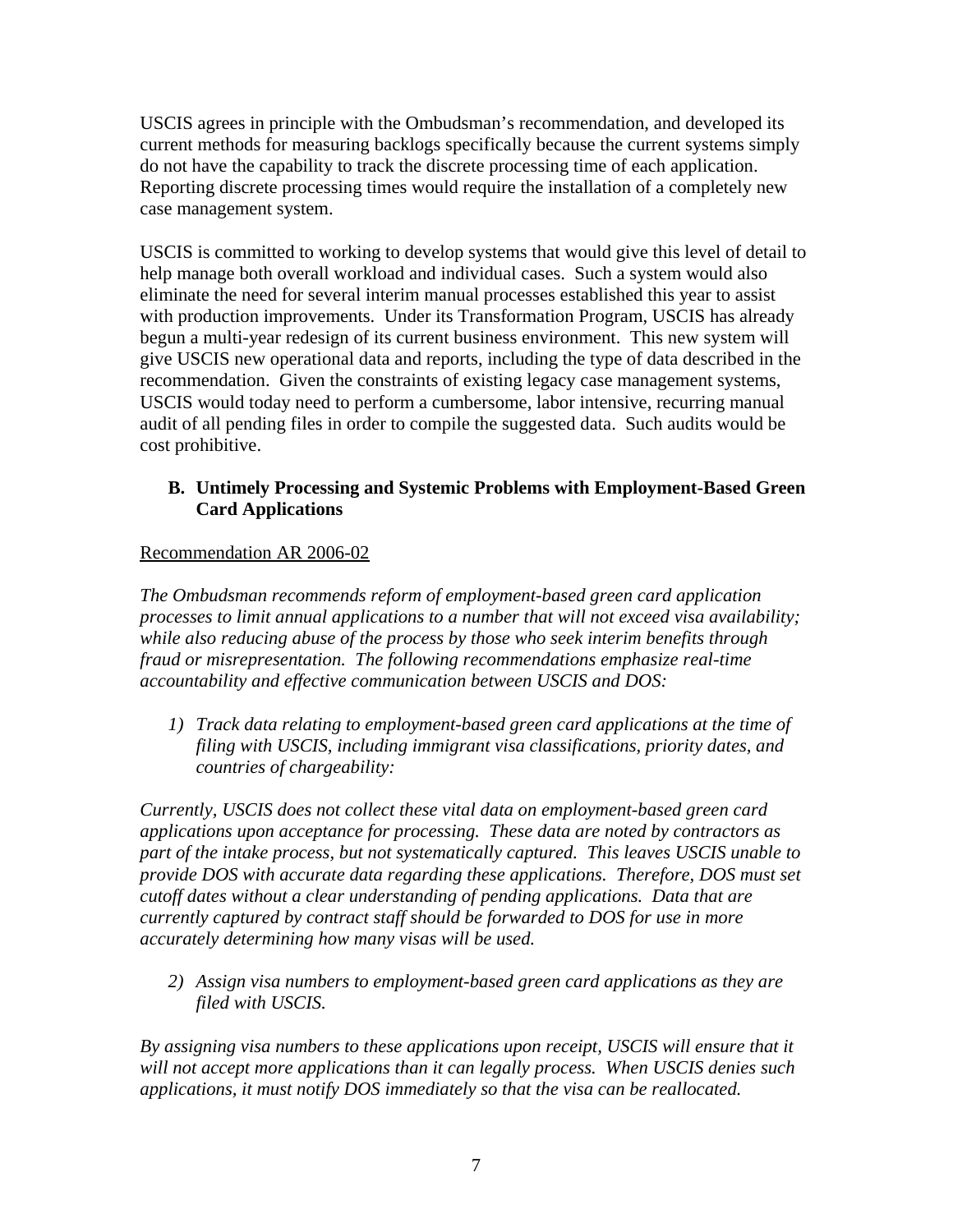With respect to the first part of this recommendation, USCIS has previously indicated it agrees, and has already implemented corresponding changes. Detailed data on the visa impact of the USCIS holdings are now provided to the Department of State (DOS) each month.

With respect to the recommendation that USCIS assign visa numbers to cases as they are received, the process the Ombudsman describes was the process in place a number of years ago. DOS, which manages overall visa number allocations, modified that process to the procedure in effect today. It is their policy to allocate visa numbers to USCIS adjustment cases only as the point of approval is reached.

# **C. Lack of Standardization Across USCIS Business Processes**

Although the CISO did not make any specific recommendation regarding this problem, he did state that there is a "Lack of standardization in USCIS adjudications among service centers, among field offices, and between officers within the same office..." He further stated that "service centers and field offices continue to operate with considerable autonomy."

USCIS has developed a business strategy over the past number of years to ensure consistency in filing, fee receipting, processing, and adjudicating. Part of this business strategy includes turning over the data entry and fee receipting to the U.S. Department of Treasury, who manages the Lockbox network providers. USCIS has 82 local offices, and has found that a decentralized filing approach results in disparate treatment, multiple points of failure, and increased costs of trying to staff all offices to process receipts and remittances timely. For these reasons, USCIS has moved toward a standardized process.

Ongoing efforts relating to decision-making processes include continuous updating of Standard Operating Procedures (SOP) relating to specific application types. During this past year, USCIS has begun to develop the Adjudicator's Toolbox that contains valuable tools that are useful for all officers, and is designed to provide officers with easy access to resource information, forms, notices and online systems.

# **D. Pending I-130 Petitions**

# Recommendation AR 2006-03

*The Ombudsman recommends that USCIS process I-130 petitions as soon as they are received. This would prevent the substantial cost involved in storing and retrieving the applications as well as the resources expended for follow-ups, customer inquiries, address changes, etc.* 

USCIS does not find this recommendation to be practical. Consistent with the Administration's backlog elimination efforts, USCIS' goal is to process these petitions within 6 months of filing for all persons who will be eligible to apply to immigrate once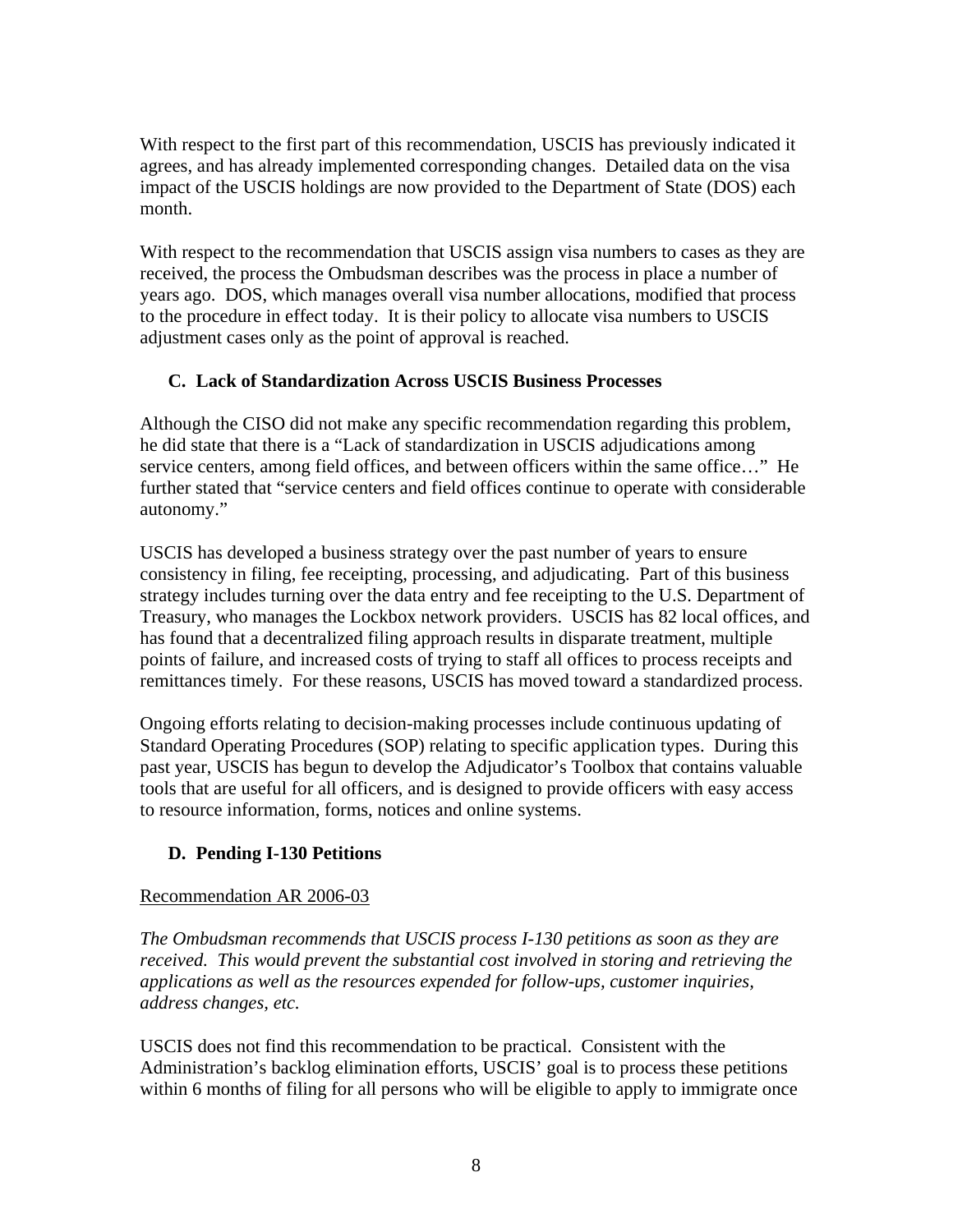the petition is approved. Where the person will not be able to immigrate within a year due to the overall limits on legal immigration, USCIS' goal, as reflected in the backlog elimination reports and as agreed to with DOS, is to process the case twelve months ahead of visa availability to ensure that DOS has sufficient time to complete their part of the processing. This process ensures that an eligible person's eventual immigration to the United States will not be delayed by USCIS processing.

In addition, there is significant volatility in filing levels for many types of applications. Giving equal priority to each kind of application and creating processes with capacity to react to every surge while immediately processing each case would require USCIS to maintain a large excess capacity. Such capacity would entail significant additional costs. USCIS believes having different service levels for different kinds of applications, which reflect relative time sensitivity and risk, while using those with less time sensitivity as a buffer, results in a system that is more cost effective for both USCIS and its customers.

Further, while processing a relative petition immediately, even if the person will thereafter have to wait to immigrate, may appear ideal, given that circumstances relevant to the relationship could change during those intervening years, the evaluation is best performed closer to the time the person would actually receive the benefit. In addition, USCIS is currently evaluating the impact of the Adam Walsh Child Protection and Safety Act of 2006, Pub. L. 109-249, which adds additional public safety screening requirements before a petition is approved to protect the relative being sponsored. It may be appropriate that those checks should similarly be done closer to the time at which the person would actually be able to immigrate.

# **E. Interim Benefits**

Interim benefits are temporary benefits that usually allow aliens to be authorized for employment or travel pending adjudication of their primary application. Interim benefits are most often associated with an application to adjust status to a permanent resident. In his report, the CISO refers to his 2004 recommendation for an up-front processing model "that would eliminate the need to issue EADs in most instances." He further states that "It is unclear why USCIS has failed to recognize the success of the program in providing efficient processing while eliminating the receipt of EADs by most ineligible applicants." This model would require applicants to apply in-person and USCIS would have to interview and process the applicant the same day. The Ombudsman believes this processing model is the most efficient and effective, and the only way USCIS can stop having to issue interim benefits to persons when their applications are not otherwise processed fast enough. A discussion of this model and a similar model can be found under "Up-Front Processing" later in this document.

The Ombudsman states that "Total fees from interim benefits were approximately 23 percent of USCIS' FY 05 budget. Eliminating the need for interim benefits would reduce revenue to USCIS." As part of the proposed fee rule, there would no longer be a separate fee charged for interim documents. If a case required issuance of interim documents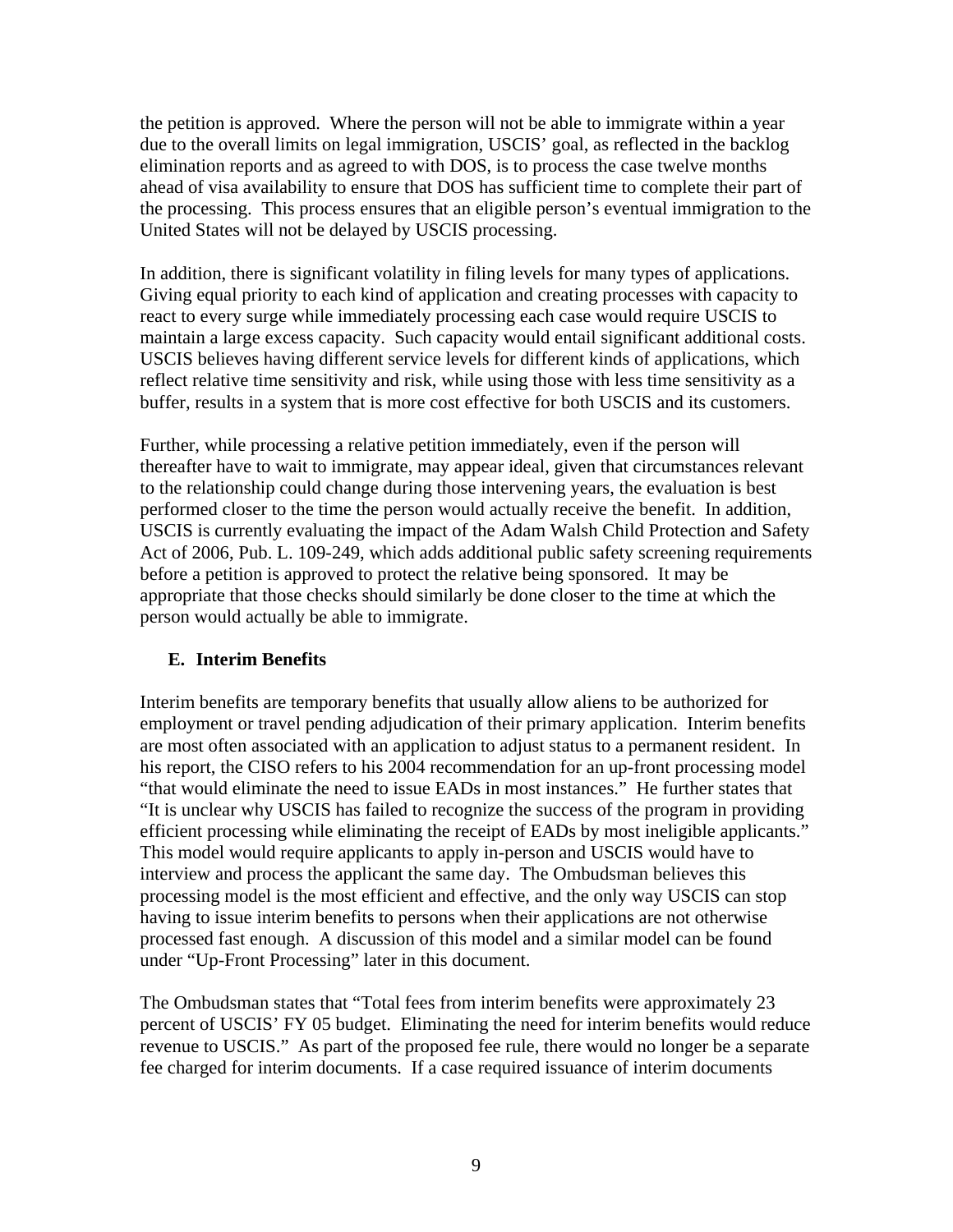because the main application could not be timely completed, those interim documents would be issued without charge.

# **F. Name Checks and Other Security Checks**

The Ombudsman mentions that a small percentage of FBI name checks do not clear on a timely basis and that these represent a substantial and problematic workload for USCIS. He further states that USCIS should reexamine the value of the FBI name check. Although these security checks may require a more lengthy processing time, USCIS believes that performing them is essential to identifying national security and public safety concerns that would not have been uncovered by other means. This is particularly true given that in, a few cases, the information obtained from the FBI through this process has reflected very significant issues and risks. FBI name checks disclose information to USCIS that is otherwise not available. Information contained in 39% of the FBI positive responses (letterhead memoranda) received in FY 06 was not contained in IBIS/TECS, USCIS' primary background check tool. Upon receiving authorization from the FBI, this information is used to interview applicants seeking immigration benefits and to make adjudicative decisions. For that reason, although a heavy price is paid in inquiries, mandamus actions, and other forms of litigation, USCIS is committed to effective background checks, and thus is committed to the FBI name check. In fact, under the new fee rule currently under review, USCIS proposes to dedicate more funds to the FBI name check process as the FBI has indicated the fees they charge for these checks will increase and additional staff will be added to the process. This should help to speed up the name check process and reduce the backlog significantly.

USCIS agrees with the Ombudsman that we need to implement the Background Check Service (BCS) quickly. The development of BCS has progressed well and the system is currently undergoing testing as required before implementation. Additional funding has been approved and allocated for the contractor supporting BCS development, to accommodate the expected system enhancements identified during the testing phase. Testing and required system enhancements should be completed in late April with deployment beginning in May 2007.

# Recommendation AR 2006-04

*The Ombudsman encourages USCIS to adopt the recommendation from the DHS Secretary's Second Stage Review to establish an adjudication process in which all security checks are completed prior to submission of the petition or application for an immigration benefit.* 

This recommendation was made in an internal document to the Secretary by the 2SR Immigration Policy Team, of which the Ombudsman was a member, and is part of the ongoing USCIS Transformation. The ideas of the 2SR were meant as guiding principles to improve processes. In line with the idea of improving the security check process, the Transformation Office is examining the option of wrap back security checks. Security checks would be continuous and not just occur at a point in time. This would help to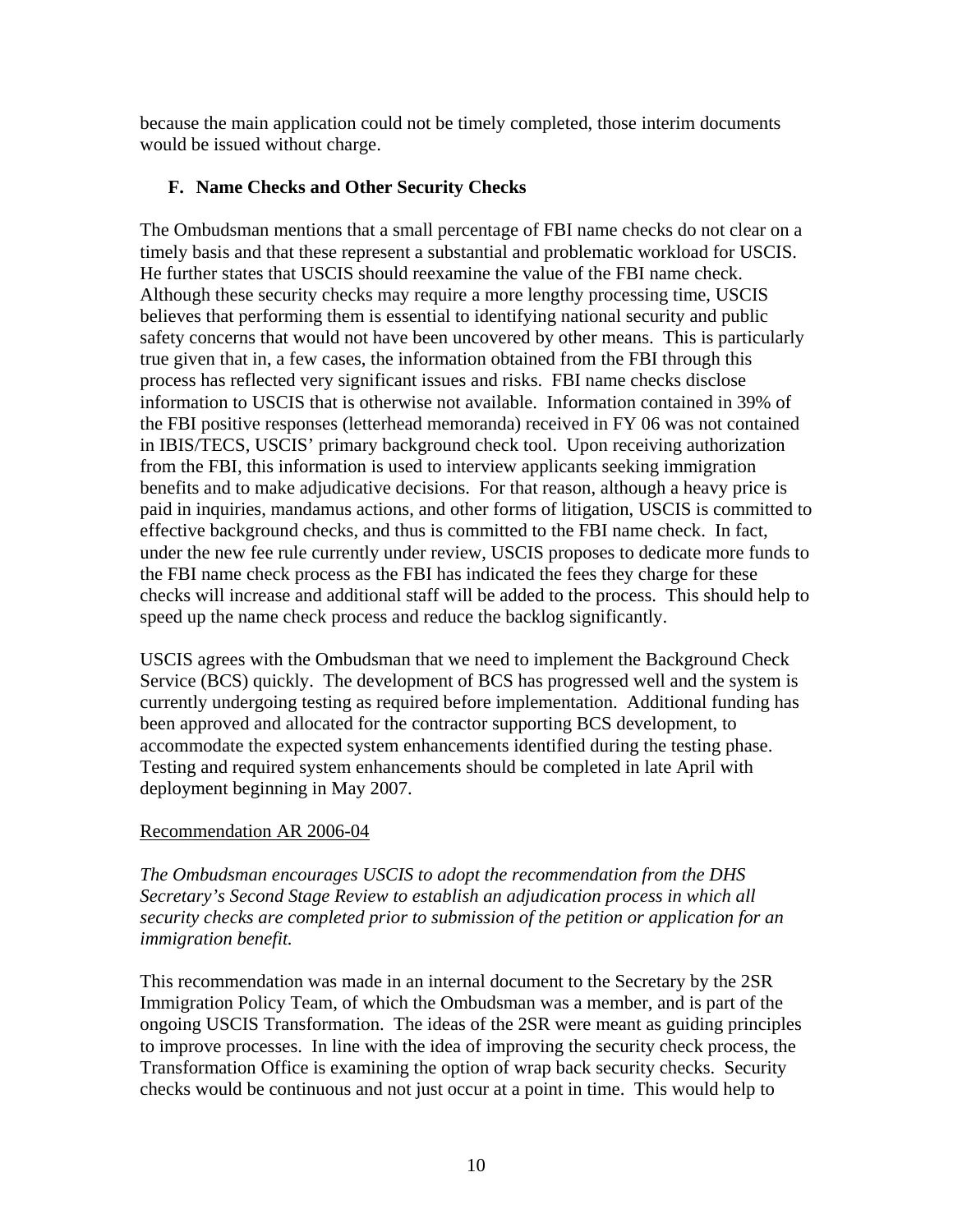ensure that USCIS has knowledge, at any time, of whether or not an applicant has committed a crime or another agency has an interest in the applicant.

# **G. Funding of USCIS**

## Recommendation AR 2006-05

*There are at least two impediments to USCIS implementing the cost and resource savings inherent in up-front and expedited (premium type) processing. As case backlogs grew, USCIS became reliant on the filing fee revenue to fund other unfunded programs. By expecting USCIS to be largely self-funded through fees, Congress created competing demands for USCIS management. USCIS must ensure revenue streams are adequate for the entire agency. At the same time, eliminating backlogs and improving USCIS efficiency risks the agency cutting off a significant percentage of its revenue. Unless alternative revenue sources are identified that are not dependent on slow processing or a backlog of cases, USCIS will have difficulty foregoing fee-based revenue without running afoul of antideficiency laws. Under the current USCIS financial structure, USCIS simply cannot afford to eliminate the backlogs or slow processing of regular applications.* 

*Based on the finding of Secretary Chertoff's Second Stage Review, the Ombudsman suggests that Congress consider a revolving fund account or other appropriated funding source for USCIS. A revolving fund used to defray current costs would be replenished from future fees and would: (1) enable the agency to test innovative processes; (2) address unexpected program requirements from new legislation; (3) avoid potential temporary anti-deficiency concerns; and (4) encourage USCIS leadership to innovate processes instead of continuing programs which do not enhance customer service, efficiency, and national security, but nevertheless generate essential revenue.* 

This recommendation is based on an internal, pre-decisional document to the Secretary from the 2SR Immigration Policy Team, of which the Ombudsman was a member. USCIS agrees with the CISO that improvements can be made to address USCIS' fee structure. The President, in his FY 2007 Budget request, called for USCIS to reform its fee structure to ensure the recovery of operational costs in line with Federal fee guidelines. Consistent with the President's direction, USCIS has developed a new, comprehensive fee rule that will revise application and petition fees to ensure full cost recovery. The new fee rule is based on a new activity-based costing model that is forward looking and ensures USCIS is positioned to process its anticipated workload within established processing standards.

The new fee review marks a significant turning point for USCIS and is a substantial improvement upon the 10 year old model. The robust model provides a dynamic tool that will enable USCIS to update fee requirements based on changes in workload, productivity and efficiency gains and process improvements. The new fee review provides, for the first time, an opportunity to look prospectively and ensure sufficient infrastructure investments while continuing to improve service levels.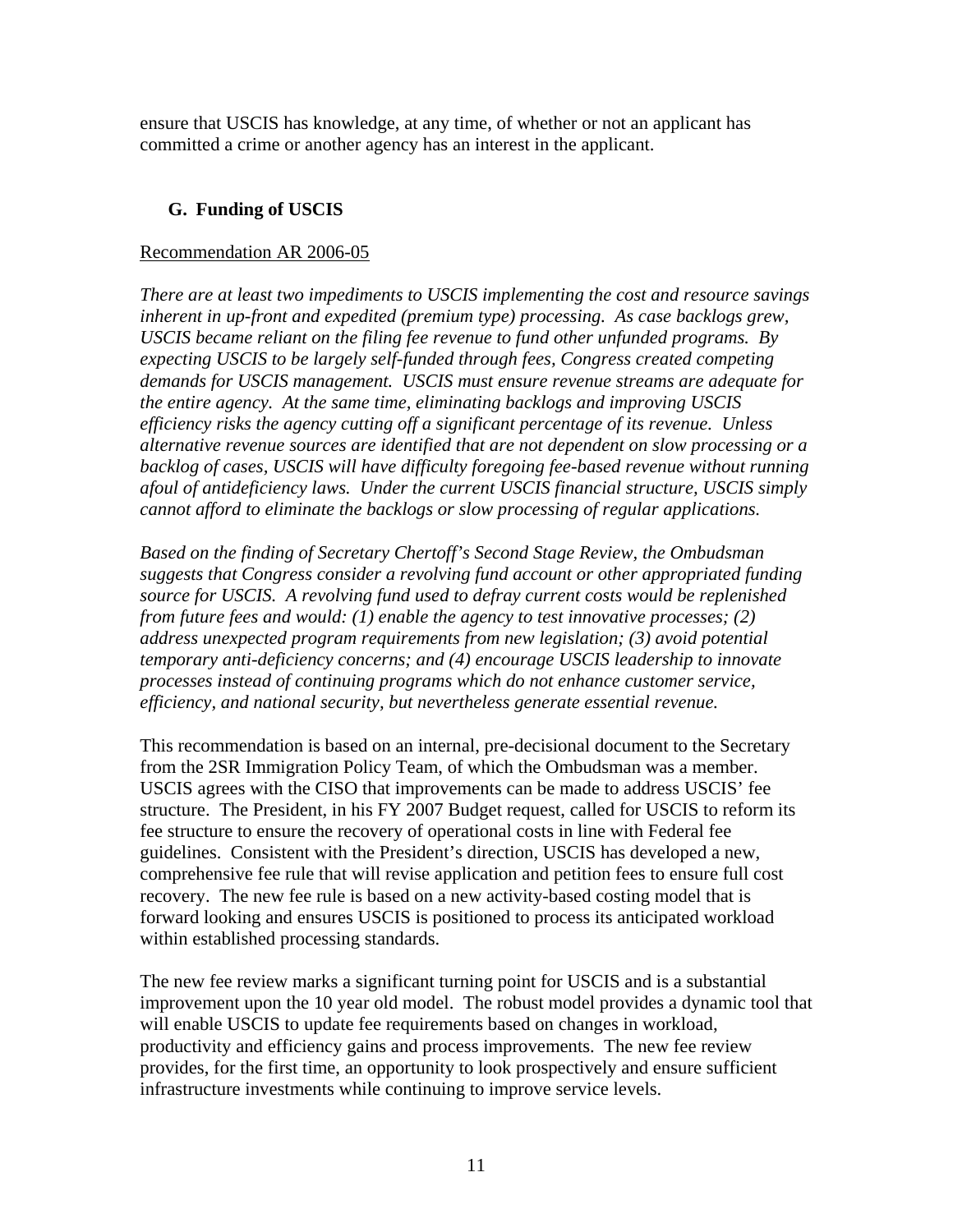USCIS has briefed CISO staff on the model, including providing a demonstration of the actual software used to compute proposed prices by type of form and petition. As a result of comments received from CISO and other DHS components, USCIS has produced an improved fee rule that will enable improved operations for USCIS applicants and petitioners while at the same time strengthening national security. The revised fee rule will provide USCIS the opportunity to devote premium processing revenues to not only providing premium services, but to making broader investments in technology and business process improvements that will dramatically improve our capabilities and service levels. In addition, the rule provides that USCIS will no longer charge applicants separately for interim benefits (e.g., employment authorization documents) that were caused by processing delays. Instead, USCIS will charge one fee for the base application and, if required, interim documents will be issued at no additional charge.

With respect to the Revolving Fund, USCIS has researched this and has found that even though fees would eventually replenish the appropriated funds deposited in the fund, the legislation required to enact such a vehicle is not deficit neutral. Therefore, any legislation would have budget scorekeeping implications within the context of the scorekeeping conventions of the Administration and the Congress.

USCIS is confident that through the new robust fee model, the costs to provide timely, accurate, and secure services and benefits will be identified and quantified to ensure that fees are set to recover the full costs of USCIS operations while also investing in business process and technology improvements.

# **H. Information Technology Issues**

The Ombudsman is correct that USCIS and INS have undertaken multiple transformation and modernization efforts over the past 10-15 years. A variety of changes at both the Department and agency level have required modifications or cancellations of these efforts, thereby making progress very difficult. Some of these changes include: creation of DHS, transitioning from INS to USCIS, changes in appropriated funds available from the Department and Congress, and changes in management of technology within USCIS.

New IT system efforts have been affected by fluctuations in funding and changes in oversight and management structures. Before new systems can be deployed they must be designed, engineered, developed, and tested using state of the art change management resources.

# **I. Limited Case Status Information Available to Applicants**

# Recommendation AR 2006-06

*The Ombudsman recommends that USCIS leadership support such local direct communication initiatives nationally to replace the SRMT (Service Request Management*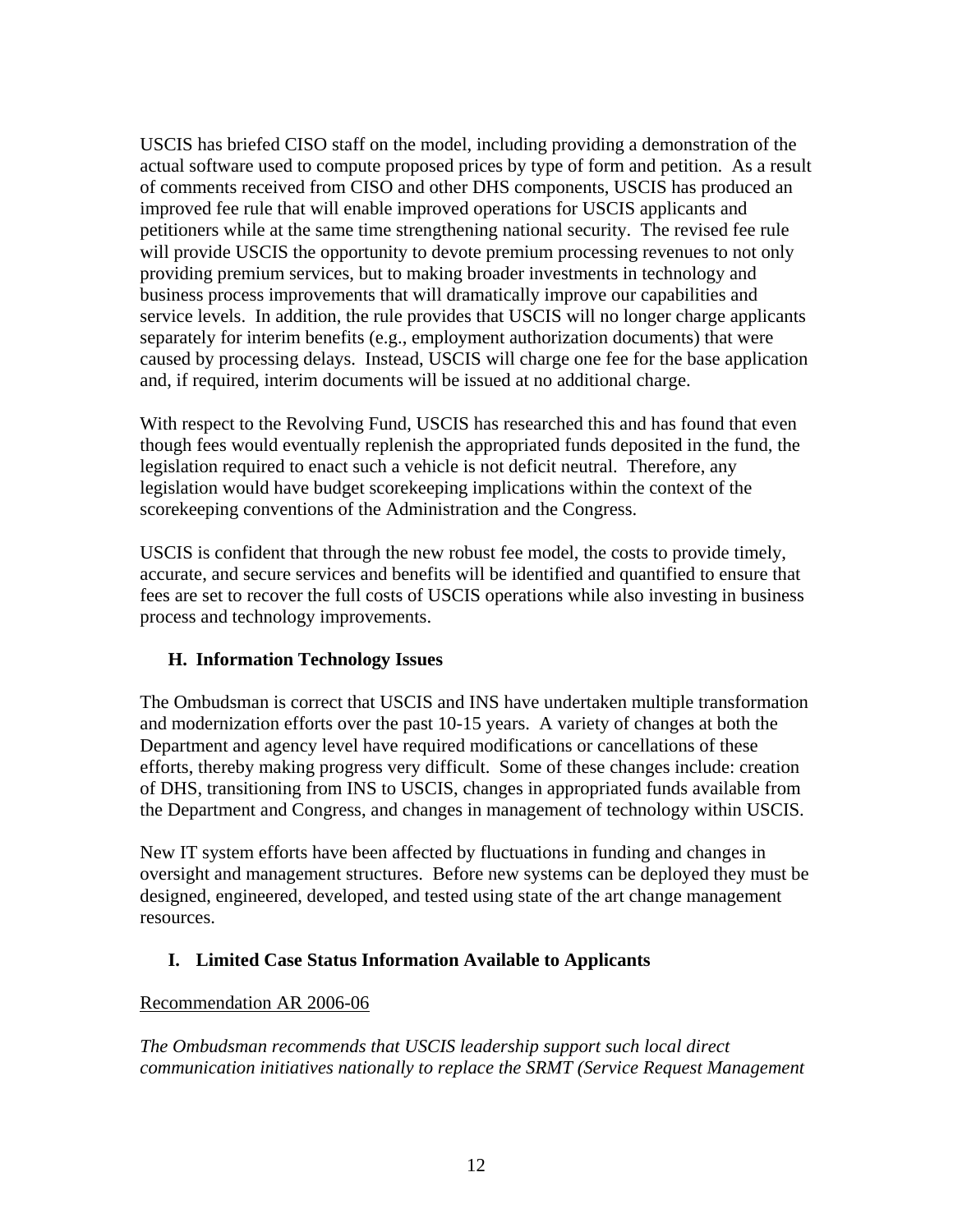### *Tool) system. Otherwise, the SRMT system should use Tier 2 responders whose access to USCIS systems allows them to alleviate the burden on field offices and service centers.*

USCIS disagrees with the Ombudsman's suggestion to replace the current processes and systems in favor of direct customer access. While backlogs generate added inquiries, the benefits and services provided by USCIS are so important to customers' lives that however short the processing time, some will attempt to use various and repeated inquiries to try to convince USCIS to prioritize their case, or to favorably exercise discretion in granting a benefit or service. Thus it is essential that there be a consistent and nationwide screening regimen to respond to more routine inquiries, and to identify and resolve those that meet screening criteria. Problem resolution is an important element of quality assurance, process integrity and customer service, but it too must be managed in order to be effective. For this purpose USCIS developed a Service Request Program protocol as a national program to help customers bring certain issues to the attention of USCIS. This program also gives customers ways to raise issues short of visiting a local office.

Under this protocol, instead of treating each inquiry as a reason to interrupt processing and research a request, most kinds of requests receive standardized responses to give them information, context and answers to questions. Where a situation or issue meets USCIS' screening criteria, or where a discrete request is made such as an address update on a pending case, the inquiry is taken and acted upon. While the purpose is to handle the case and request appropriately, the protocol also gives USCIS information useful to managing operations, and to quantify issues to help USCIS focus on procedures and offices where there are a higher incidence of issues.

In addition to this protocol, USCIS has maintained the option for a customer to make an appointment using InfoPass to raise their issue in person at a local USCIS office for those instances where the customer believes they need to go beyond this protocol.

In his report, the Ombudsman suggests USCIS consider allowing direct customer email. USCIS is working toward putting the SRMT protocol and inquiry process on-line for customers. In conjunction with the current case status services USCIS provides, this will let customers generate referrals. This enhancement is in the initial development stage.

In his report, the Ombudsman also pointed to what he considers to be serious problems with Case Status Online. Case Status Online allows customers easy access to basic case status information. However, it is limited by the capability and data stored in actual case processing systems, and by the fact that, until the transition to the lockbox/NBC process, adjustment of status applications filed and processed at local offices were not in any case management system. Like any system, there is clear room for improvement. As the Ombudsman is aware, current projects include adding more content to case status information, and standardizing and improving processing time information as USCIS continues to strive to better manage customer expectations, and to meet those expectations.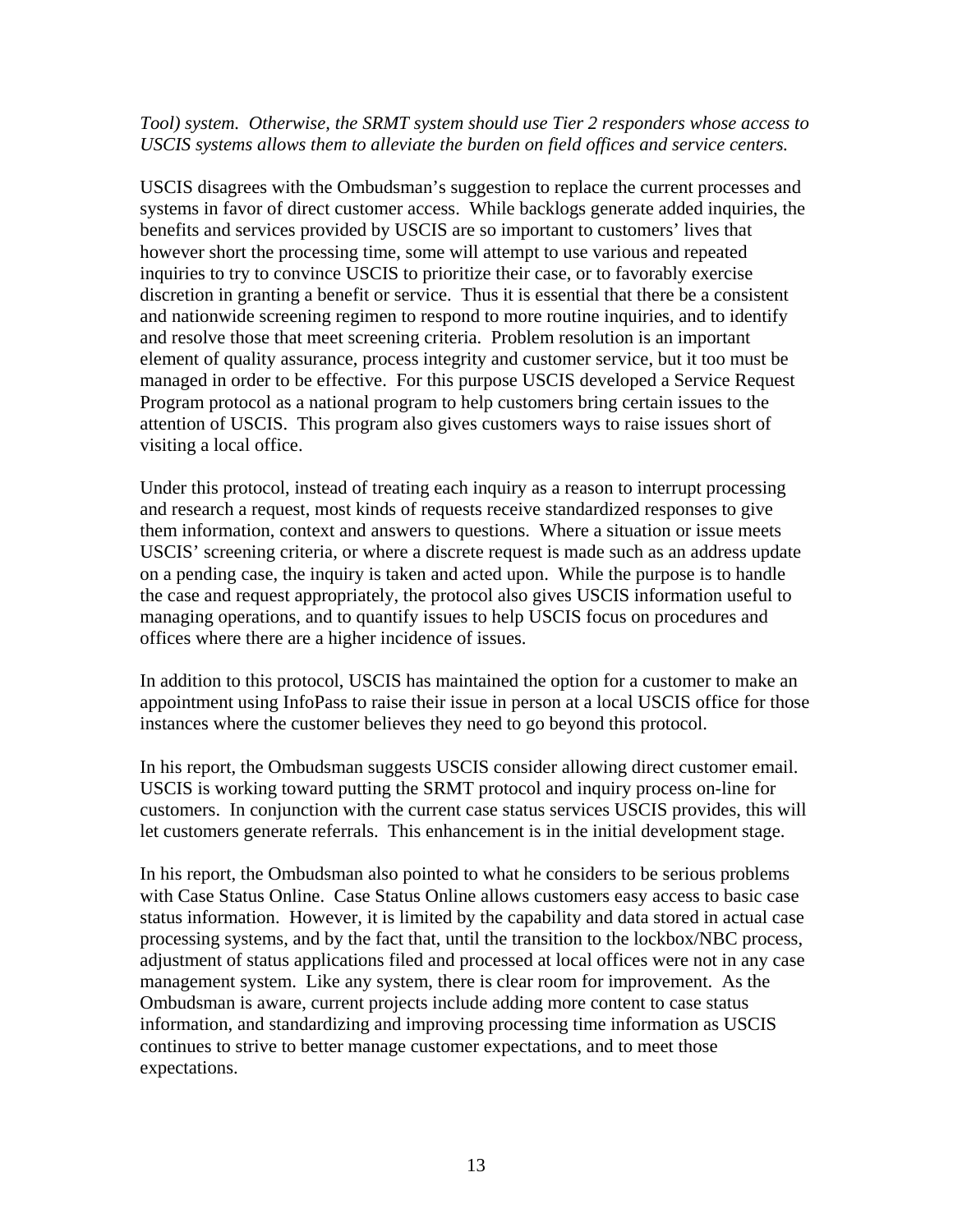# **J. Coordination and Communication**

Coordination and communication between and among all USCIS offices has improved as technology has been expanded. USCIS distributes daily broadcasts to all adjudicators in the agency at one time. Those messages deliver summaries of important policy guidance with links to all of the documents on the USCIS intranet. The policy guidance now normally includes updates to the Adjudicator's Field Manual, which serves as an increasingly comprehensive and updated repository of policy guidance about how to analyze cases. Therefore, there is a great deal more information available to officers today than there was even just a year ago. As a testimony to USCIS' increasing commitment to public transparency, most of that information is placed on USCIS' public internet site. In addition, during this past year, USCIS has begun to develop the Adjudicator's Toolbox, an intranet resource that contains valuable tools that are useful for all officers, and is designed to provide officers with easy access to resource information, forms, notices and online systems.

A Phase One "pilot" of the Management Rotation Program (MRP) began in 2005. For the pilot, USCIS management officials identified the program participants and their rotational assignments. Ten participants were identified who were assigned rotational duties outside their permanent duty station prior to implementation of the pilot. Depending on the participant's background, the rotational opportunities identified provided each participant with two 60-day assignments to a Field Office (including a Service Center or Asylum Office) and/or a Headquarters organization. These rotations provide the participants with the opportunity to gain insight into the Agency's decisionmaking process at both the Field and Headquarters levels.

USCIS has envisioned an enterprise-wide, nationally-managed program of continuous learning and career development. A precursor to developing this program is the recent awarding of a contract to the Office of Personnel Management (OPM) to conduct a Strategic Human Capital Planning Initiative that will project the Agency's human capital needs over a 5-year period and create an action plan for achieving its objectives.

The scope of this initiative includes: analyzing the USCIS workforce and recommending solutions to address identified gaps; defining and developing career paths for both core mission and mission support occupation groups; identifying the requisite generic, technical and leadership competencies and skills for those career paths; assessing the extent to which the USCIS training curriculum fosters those competencies; defining human capital metrics for evaluating progress over time; and developing strategies for effective recruiting and retention.

Development of a USCIS enterprise-wide training and development program plan that addresses the need for policy, standards, infrastructure, and resources is targeted for completion in late FY07. The plan will be informed by two critical ingredients: 1) the recommendations of the 5-year human capital plan; and 2) comprehensive input on the needs of the Agency's operating components. Training curricula and content will be determined by the operating units and delivered consistent with USCIS Training and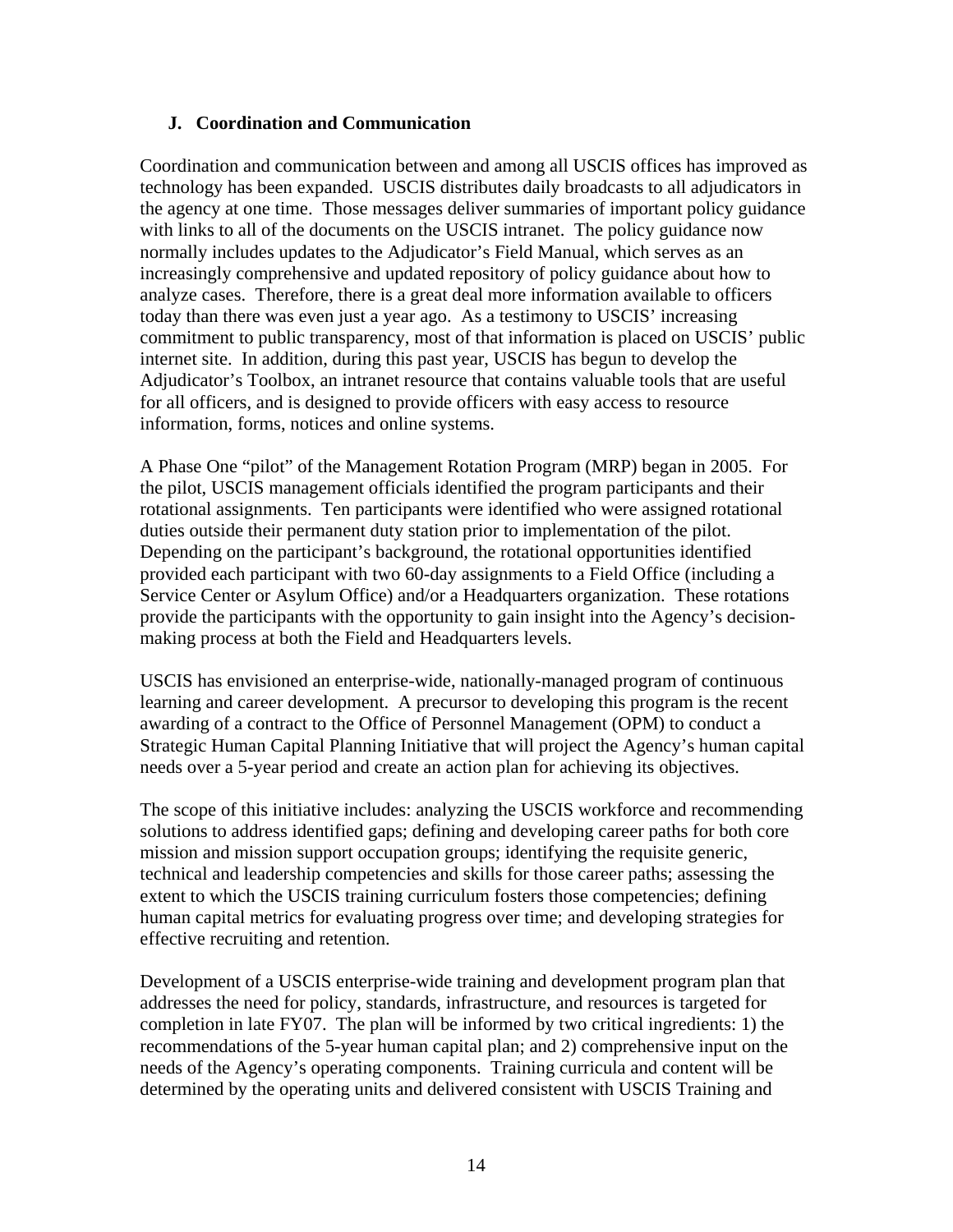Development Office policy and uniform standards. The program is planned for launch in FY08.

# Recommendation AR 2006-07

*The Ombudsman recommends that USCIS should incorporate into its ASC contract the ability to use the underutilized ASC staff in co-located facilities to assist field office operations.* 

USCIS has been expanding the role of the ASCs. A prime example is that the ASCs are being used to assist with the process of renewing Permanent Resident Cards. However, it is important to ensure that the ASCs remain tightly focused on their core mission of identity verification and biometric collection. USCIS does not plan to modify contracts to allow local USCIS managers to individually assign other forms of work not described specifically in the Statement of Work.

# **K. Training and Staffing**

The USCIS basic training program includes seven occupation-specific courses delivered residentially at the USCIS Academy located at the Federal Law Enforcement Training Center (FLETC), Glynco, GA. These courses, especially those for adjudications officers, focus on two areas: the law (immigration law and naturalization law), and core elements in the adjudications process (fraudulent documents, interviewing techniques, policy and regulations, naming conventions, quality control, customer service, etc.). Advanced Training comprises five courses including journeyman training and several specialized courses.

The core mission training programs have been undergoing changes in both content and delivery during the past 18 months. A course for fraud detection officers and intelligence specialists has been introduced. The Focused Adjudications Standard Training (FAST) program was introduced to prepare term adjudicators to perform duties limited to only one form (either the I-485 or the N-400). This course used a combination of intensive elearning, residential instruction and on-the-job-training spanning 170 hours, more than half of which was conducted at the employee's duty station. Journeyman training was redesigned and reintroduced after a 4-year hiatus. A new course, Non-Officer Immigration Law (NOIL), provides a thorough review of the INA for mid-to-upper level core mission and mission support employees.

The goal is to recast and redirect the learning and development approach to focus on total support of the USCIS mission. An important step in this direction was the launching in September 2006 of a Strategic Human Capital Planning Initiative being conducted under an Office of Personnel Management (OPM) contract to develop a 5-year human capital plan for the Agency. Importantly, this plan will identify the core competencies – generic, technical and leadership – set forth by OPM and DHS that must be embraced in USCIS career paths and training programs.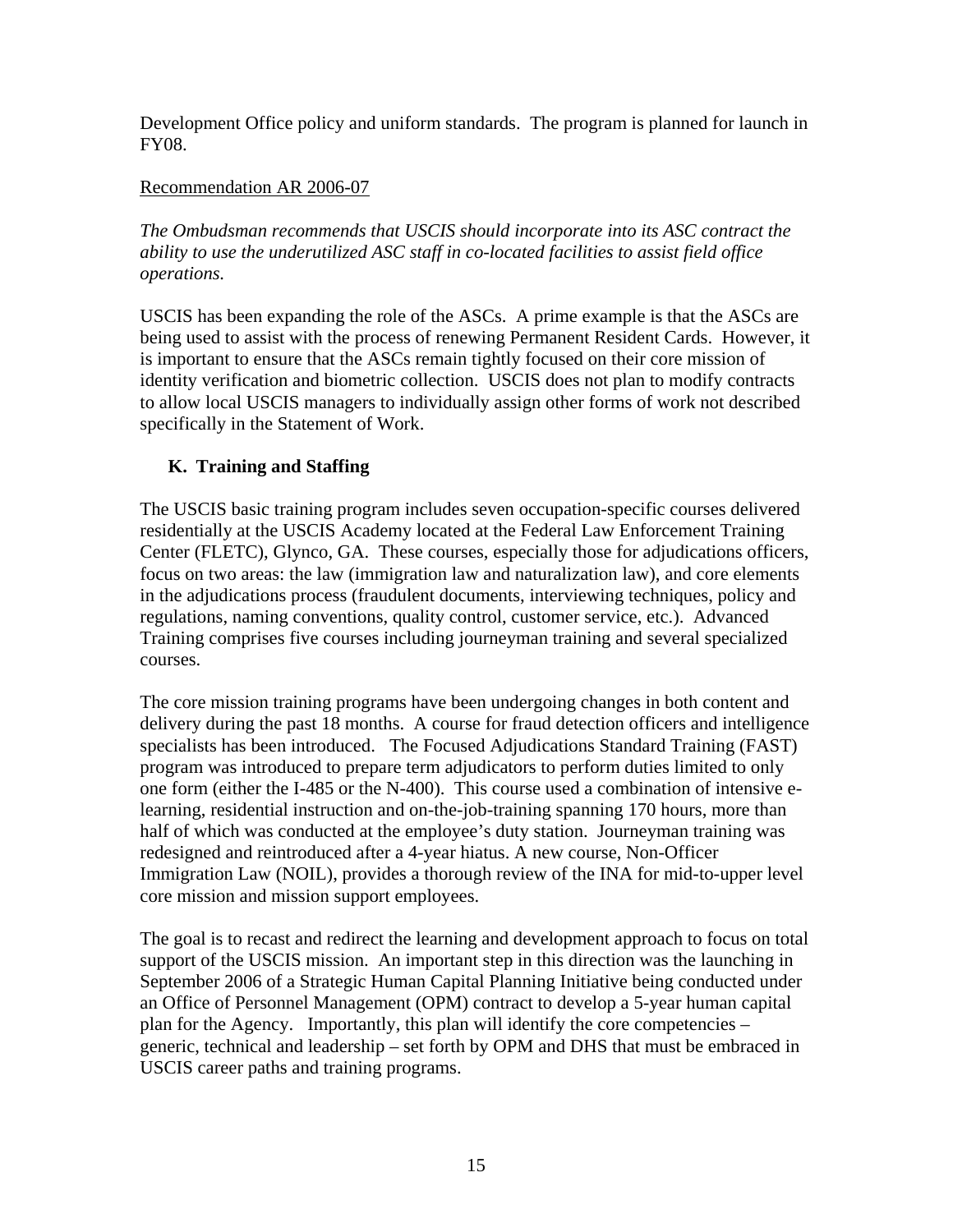In late 2005, the Office of Training and Career Development launched an R&D effort to develop a blended methodology for delivering more continuous training closer to the work site. The prototype of the blended model is to be pilot tested in four service centers in October 2006 and demonstrated in the service centers in early 2007. The blended approach will facilitate transforming the way training is delivered and enabling core mission training to focus more directly on applying what has been learned to the performance of specific duties. Such an approach will require redesigning core mission training curricula within a new framework of enterprise training and development policy and standards that is national in scope and that establishes and sustains an environment of continuous learning and growth.

The enterprise-wide program of continuous learning and employee skill development envisioned will include career paths that address the generic, technical and leadership competencies essential to both core mission and mission support employees at all levels. The program envisions the establishment of Individual Learning Accounts (ILAs) that annually sets aside budget resources and a number of hours dedicated to training and development for each employee.

The USCIS Chief Human Capital Officer has launched a Strategic Human Capital Planning Initiative that will assess the agency's current workforce, conduct a gap analysis, recommend interventions and improvements, and outline a human capital plan projecting workforce needs over the next 5 years. The plan will contain action steps that will synchronize USCIS' efforts in recruiting, staffing, training, leadership development, succession management, and retention of a stable, high-performance workforce to establish USCIS as an employer of choice.

# **L. Green Cards Collected, Not Recorded, and Green Card Delivery Problems**

# Recommendation AR 2006-08

*The USCIS Vermont Service Center suggested sending green cards by "return receipt requested," but USCIS Headquarters rejected this idea. The Ombudsman recommends that USCIS implement this simple solution. It requires a small expenditure up-front but would save significant time and resources, while enhancing customer service.* 

In FY 07, as we complete the transition to new postage meters, we plan to transition to new standards for mail delivery to allow mail forwarding with notification from the US Postal Service through its address service. As part of the proposed new fee structure, we further plan to move to 2-day delivery of cards with delivery confirmation. This will reduce delivery times, give customers tracking numbers so they can track mail delivery, while also providing for more secure delivery.

## **M. Delay in Updating U.S. Citizenship Designation in Records; Some Naturalized Citizens Cannot Apply for Passports**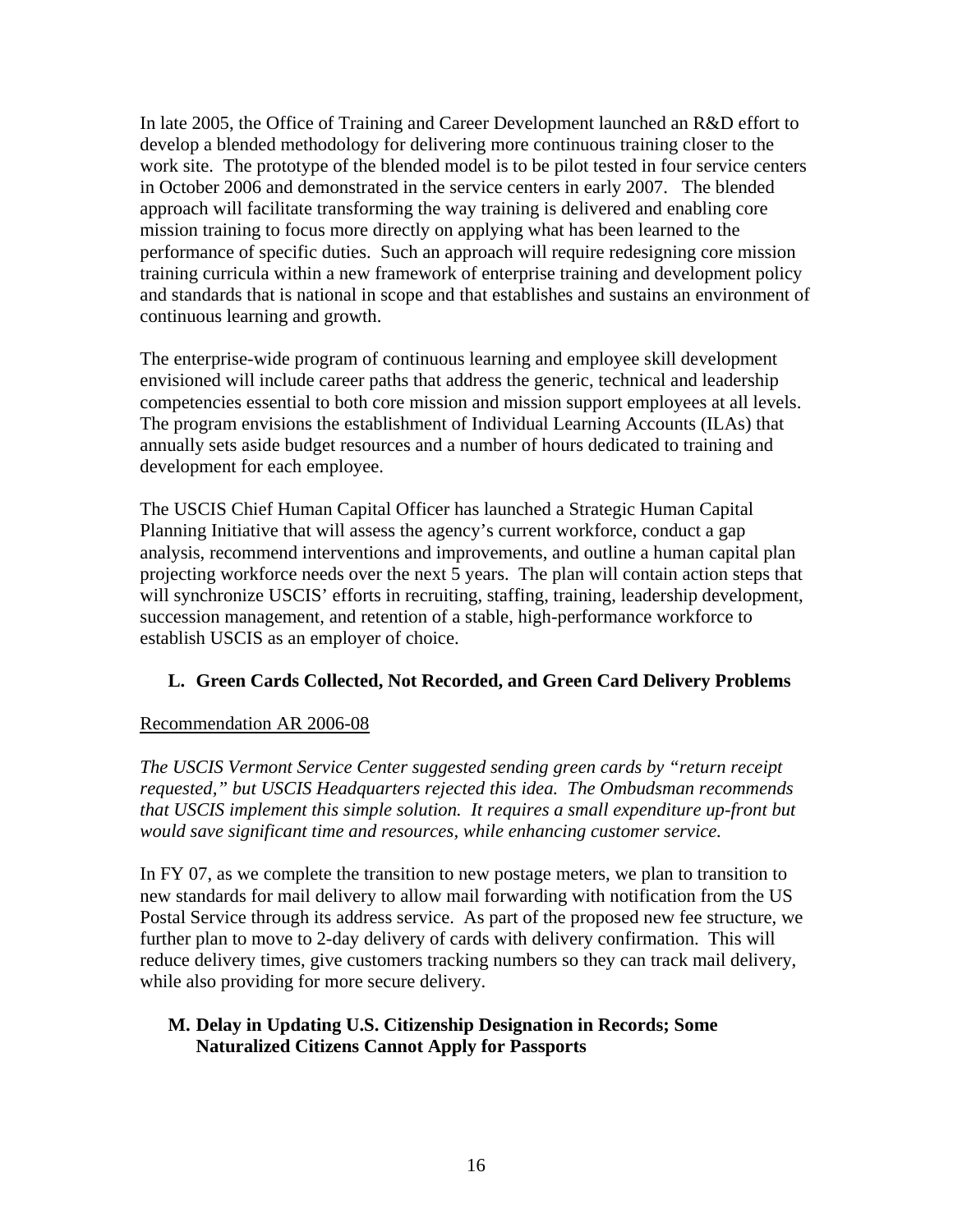The Ombudsman cited concerns with updating United States citizenship designations in USCIS records, and recording the collection of associated Permanent Resident Cards. For older cases, USCIS conducted an extensive comparison of records in several systems, systems sweeps and modifications to systems coding to ensure that previous records were correctly updated. For new cases, performance is monitored to ensure that when citizenship is granted, the associated status records are updated promptly after the naturalization ceremony.

# **USCIS Revenue**

# **A. Lockbox Process Failure to Screen Deniable Cases**

# Recommendation AR 2006-09

*Currently, USCIS only reviews applications and petitions to ensure that fees are paid and forms are signed. When the form is otherwise not complete or when the applicant is not eligible for the claimed benefit, USCIS will deny the case usually after expenditure of considerable time and resources. Regulations require submission of applications and petitions according to the instructions on the forms. In adhering to its regulations and requiring application and petition packages to be complete before accepting them, USCIS would improve efficiency and customer service. Checks for necessary documents should be made before an application fee is accepted via a thorough pre-screening process. This process would prevent customer dissatisfaction from the number of later requests for additional documents, while also allowing USCIS to forego time-consuming denial procedures.* 

USCIS continues to work to improve the clarity of form instructions to help applicants understand what they will need to file with an application. This greater clarity also helps manage customer expectations with respect to both process and outcomes. However, USCIS believes it is more appropriate to accept applications that meet minimum standards required by law than to extensively analyze applications and reject those that do not contain absolutely every document that may be required. Such extensive review occurs during the actual adjudication process since the need for additional supporting documents may not become apparent until the applicant is interviewed. For instance, these documents may include proof of termination of prior marriages or court documents regarding an arrest. Hence, while to a degree it is consistent with the Ombudsman's theme of up-front processing and local adjudication of many kinds of applications, rejecting applications prior to filing still leaves significant litigation risks as customers can allege that USCIS rejected cases that were complete, and they were prevented from pursuing their cases. This process occurred with a number of legalization cases during the late 1980s and USCIS is still resolving cases where applicants claim they were turned away inappropriately. USCIS has no proof otherwise because the applications were returned to the applicants.

# **B. Multiple Filings for Foreign National Spouses**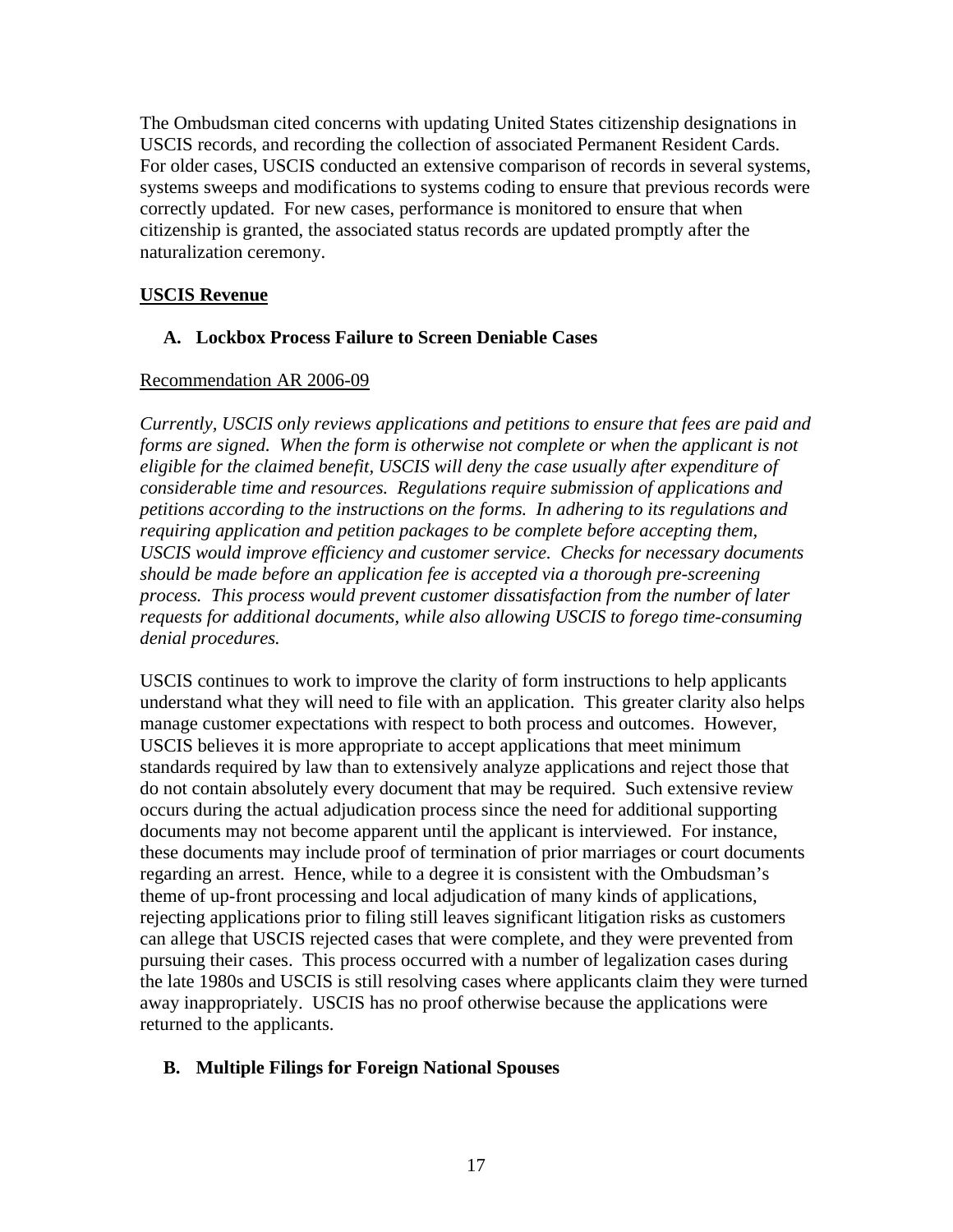# Recommendation AR 2006-10

*The Ombudsman currently is evaluating several solutions to address this issue. In the meantime, to prevent the waste of resources and address customer concerns that originally prompted the legislation, the Ombudsman recommends that USCIS consolidate and rapidly process petitions for spouses and children of U.S. citizens. This would prevent duplication of processes and alleviate the need to use the provisions set forth in the legislation.* 

When relative petitions are filed with the principal applicants' petition, USCIS strives to process them together. Attempting to consolidate I-130 petitions filed for different relatives at different times by a given petitioner would likely slow adjudication without any real benefit.

USCIS recognizes and agrees that the legislative response in 2000 to the backlog -- which created an alternative pathway for immediate relatives of U.S. citizens to obtain interim status while their relative petition was pending -- created a process that is somewhat redundant, particularly as backlogs are reduced. Meeting these requirements while USCIS had large backlogs unfortunately meant that there was a separate process and separate application to ensure that processing time for interim status was far faster than relative petitions in general.

However, eliminating the backlogs gives USCIS the opportunity to try to simplify the process for customers. Alternatives are under review. The new fee rule that is currently under review proposes to eliminate the K-3 petition.

# **C. Application Support Centers and Fingerprinting of Applicants**

# Recommendation AR 2006-11

*The Ombudsman recommends that USCIS implement "wrap around" security checks,*  which would provide it with real time security updates from the law enforcement *community on applicants who violate criminal laws. Current resources used for duplicative security and biometrics checks would become available for other agency needs.* 

As the Ombudsman is aware, USCIS has been asking for this capability for a number of years. 'Wrap back' will give access to continuing data about a person's criminal record, eliminating the need for multiple queries and the risks associated with the lack of realtime knowledge of security updates. For a number of years, USCIS has been in discussions with the FBI about ways to provide this ability. USCIS does now receive "wrap back" or "recurrent vetting" service from US-VISIT as it submits fingerprints to IDENT, based on the information stored within IDENT. When "wrap back" functionality is available, USCIS expects to take advantage of the service.

### Recommendation AR 2006-12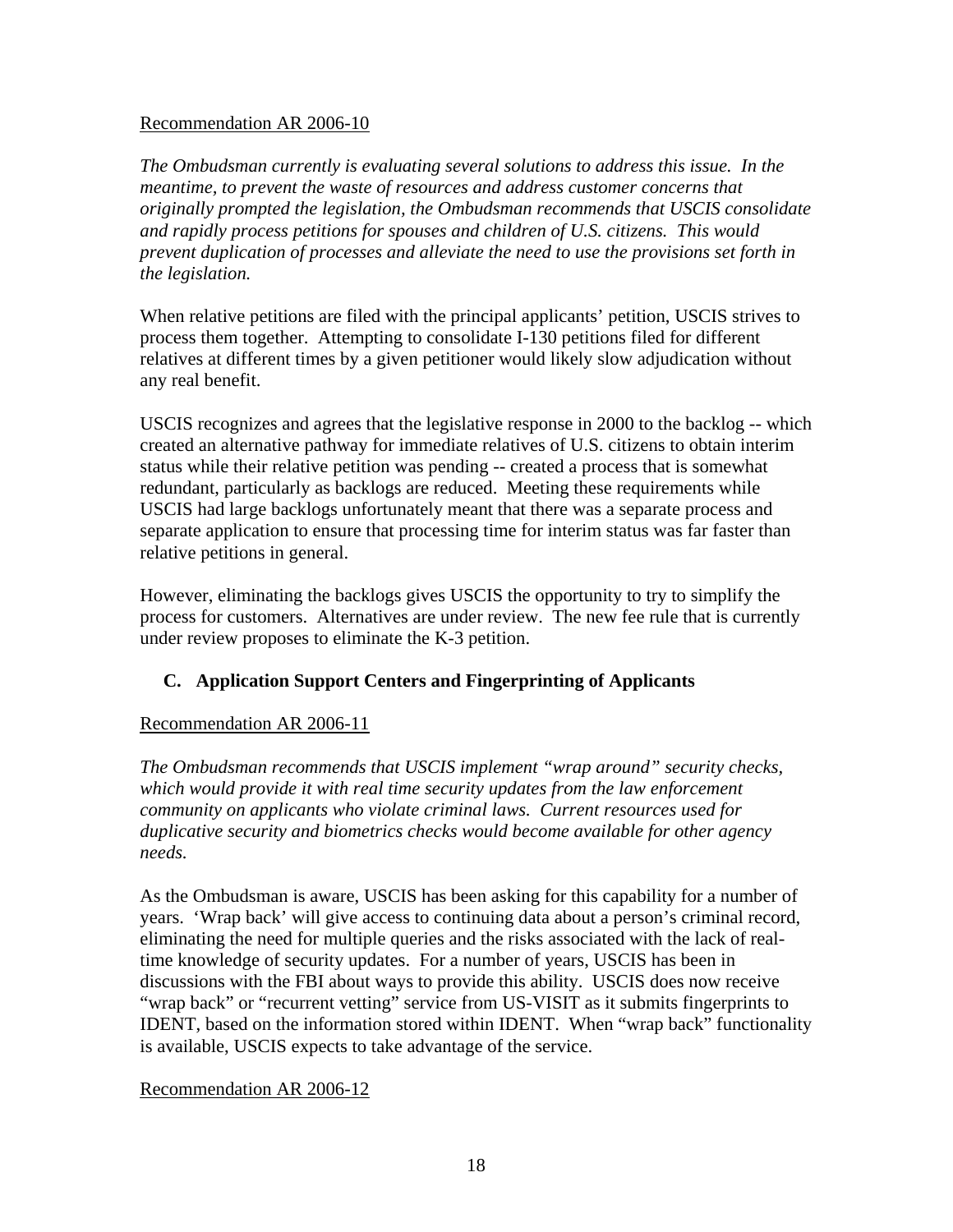*To enhance national security, lower costs to USCIS, avoid generating revenue from an inefficient process, and improve customer service, the Ombudsman recommends: (1) improvements in USCIS fingerprint storage and retrieval capabilities; and (2) use of innovative technology that allows for the capture of flat fingerprints rather than traditional rolled prints.* 

USCIS is building a new Biometrics Storage System (BSS) which will be the central repository for all biometrics captured to include 10-prints, digital photograph, single press-prints, and signature specimen used to conduct background checks and to create various immigration documents. BSS will allow USCIS to resubmit fingerprints to thirdparty agencies, such as the FBI, to conduct updated criminal history checks. BSS will also provide USCIS with the capability to re-use biometrics to produce new immigration documents. The re-use of biometrics will facilitate the application process and improve customer service by reducing the need for applicants to return to the Application Support Centers (ASC). BSS should be implemented by early 2008.

As the Ombudsman is aware, USCIS has been working with other federal agencies, including the FBI, DOJ's Science and Technology Division, and US-VISIT, for a number of years about capturing flat fingerprints. USCIS is currently part of a DHS evaluation of live-scan devices that capture ten flat fingerprints. When the technology and equipment meet requirements and are cost effective, USCIS will work with its federal partners to adopt this capability.

In his 2006 report, the Ombudsman also asserts that the USCIS planned Biometric Check Service (BCS) needs to be implemented as soon as possible. USCIS agrees, and welcomes the Ombudsman's support for our ongoing initiative. The development of BCS has progressed, and the system is currently undergoing testing. Testing and required system enhancements should be completed and implemented early in CY 2007.

# **D. Premium Processing Likely Less Costly than Regular Processing**

# Recommendation AR 2006-13

*The Ombudsman recommends that USCIS implement premium-type processing for all regular processed applications at a uniform cost to the applicant. Implementation of this recommendation would save the agency some resources that it currently expends for repeated actions in regular processing. It also would have a tremendous positive impact on customer service and efficiency at no additional net cost to the agency.*

As a basic tenet, USCIS supports customer choice where such choice is not inconsistent with the benefit or service being sought. The option of premium processing is merely that  $-$  an option. Section 286 $(u)$  of the Immigration and Nationality Act (INA) authorizes the collection of "a premium fee for employment-based petitions and applications," which "shall be used to provide certain premium-processing services to business customers," in addition to general infrastructure improvements. On May 23,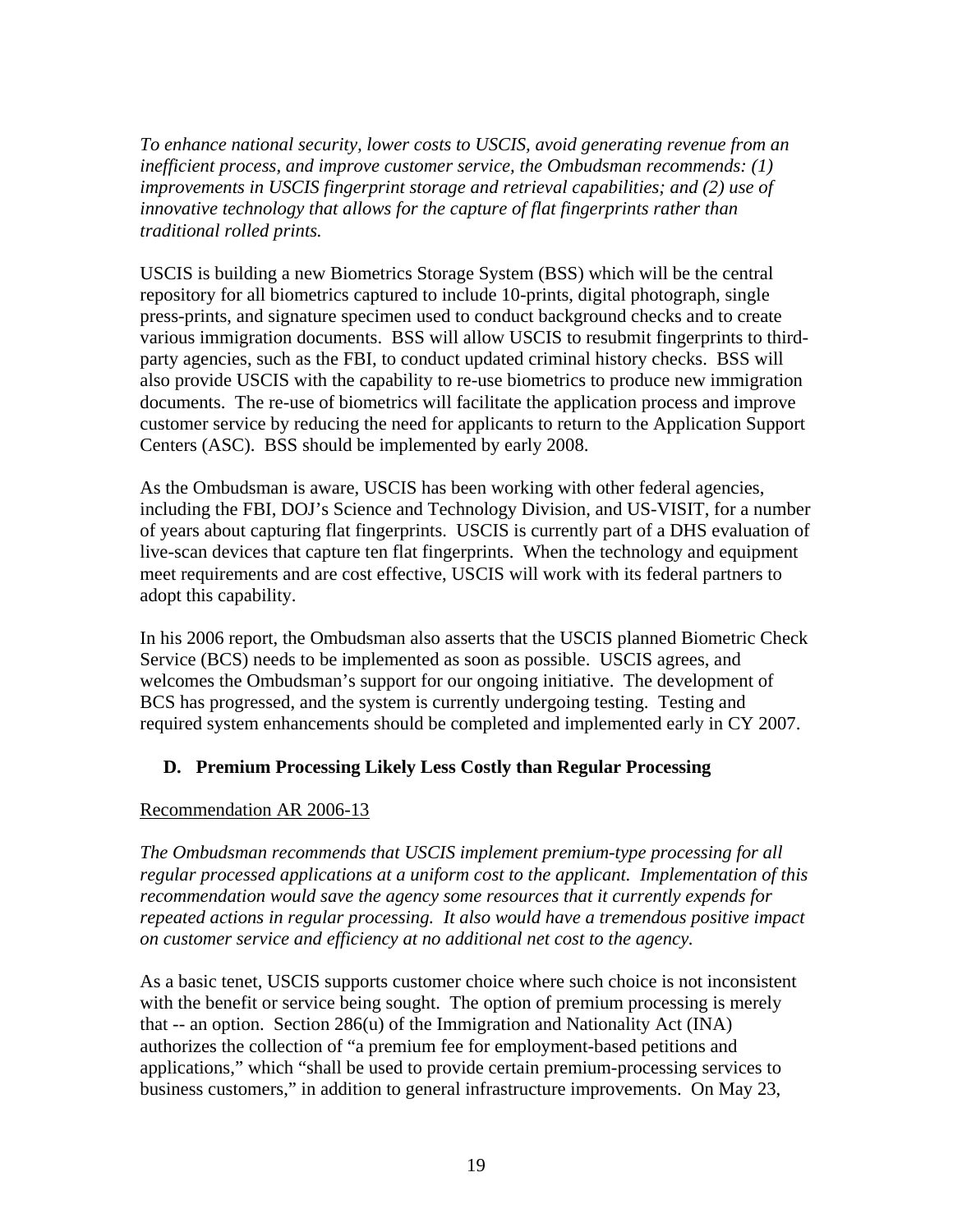2006, USCIS published in the Federal Register a Notice designating EB-1, EB-2, and EB-3 I-140 petitions, as well as certain I-539 and I-765 applications as eligible for premium processing. USCIS also published a rulemaking on that day establishing an easier process by which to notify the public of the dates that USCIS will start or stop accepting future premium processing requests for designated applications and petitions.

USCIS believes in incrementally expanding Premium Processing options to give customers choices of fee and service levels. To further expand customer choice, as part of the Transformation Program, USCIS plans to develop accelerated processing options for customers largely focused on e-filing as it automatically results in minor time savings, such as the time for USCIS to receive the case and to send notices back electronically. Thus, while in Recommendation 6, the Ombudsman recommended that USCIS modify its fee structure to give a discount to those who e-file, USCIS believes that such fees are unnecessary. Like customers who pay highway tolls in advance to skip toll booth lines, customers who e-file will enjoy faster service for the same fee.

Premium processing is not simply the same process done faster. It also involves greater access and direct communication when either the USCIS processing personnel or the applicant has questions. The Ombudsman, focused on processing times and costs, asserts that USCIS data shows that it could apply the attributes of premium processing to all applications at less cost. Only in a very narrow sense is this true, for faster processing and direct communication with the customer can reduce some tangential costs. However, this overlooks the key to premium processing, which is speed. Premium processing requires sufficient excess capacity, or capacity that can quickly be shifted from other areas, to always provide speed and associated service. As USCIS strives to improve effectiveness and efficiency, and as capacity grows once the fee structure is updated, it plans to look at the elements of premium processing that can be incorporated into the base procedures.

# **Up-Front Processing**

In prior reports, the Ombudsman has recommended that USCIS move to up-front processing for many kinds of applications, in particular the application to adjust to permanent resident status. This process would require that applicants apply in-person and that USCIS interview and process them the same day. The Ombudsman believes this processing model is the most efficient and effective, and the only way USCIS can stop having to issue interim benefits to persons when their applications are not otherwise processed fast enough.

The Ombudsman's report asserts that USCIS' reluctance to adopt this idea nationwide reflects that the current fee structure has passively trapped USCIS in a cycle of dependency on the revenue stream of repeated applications for interim benefits. The report also asserts that USCIS intentionally manipulates case processing times and case processing throughput to affect visa availability dates and other factors to trap customers in a cycle of having to pay repeatedly for interim benefits in order to generate a larger revenue stream for USCIS. According to the report, this was accomplished by not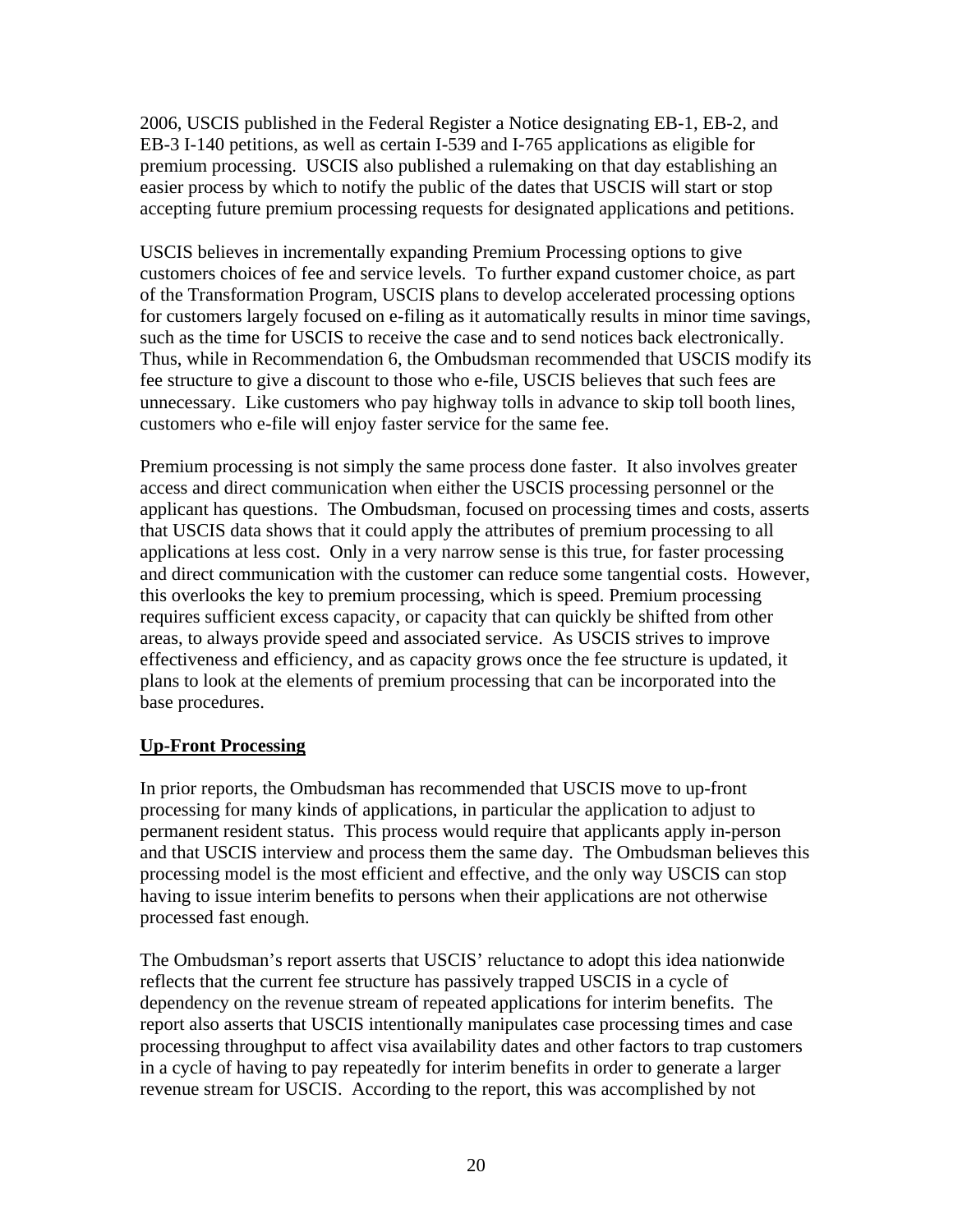processing cases fast enough to trigger a Visa Bulletin cutoff that would have prevented individuals from submitting applications. Without a cutoff date, applicants could continue to submit their applications although there were not enough visa numbers available for all of the applications received.

The Ombudsman's report ties the up-front processing concept to the idea that USCIS regulations should be modified so that security checks are processed prior to the filing of an application. Currently, security checks are conducted soon after the filing of an application. The Ombudsman would like to see the applicant file a separate, advance application to either USCIS or another agency for the security checks, and not be allowed to file an actual application for an immigration benefit or service until all security checks are completed and the person cleared to apply.

The concept of up-front processing is founded on the premise that immigration processes would be simpler and easier if customers were required to travel to one of the 82 USCIS local offices to file an application in person, because this creates an opportunity to identify issues quickly in an interactive setting. If up-front processing were accompanied by the robust rejection process that the Ombudsman separately recommends in AR 2006- 09 to apply very stringent criteria to application acceptance, many customers would be required to make repeat trips in order to bring all documents needed for this more robust process. In the existing process, the application can be accepted if it meets basic criteria; any missing documents may be requested via mail. The Ombudsman's recommendation also creates potential vulnerabilities as unsuccessful customers walk away with their applications, and all the information about themselves. During Legalization, the Immigration and Naturalization Service (INS) was sued for allegedly "front-desking" applicants, telling them that they were not eligible and then sending them away with their applications. INS was not able to prove that this did not happen to particular individuals and thus had difficulty defending itself against these charges. Up-front processing can also lead to increased costs since each office must be staffed to handle fluctuating levels of case filings and remittances. Many of the processes in this model are currently handled in central locations, and the local offices do not staff for those processes.

The Ombudsman has particularly highlighted up-front processing as appropriate for the application to adjust status and become a permanent resident in the U.S., asserting that up-front processing allows aggressive and early screening of the application to ensure that any issues with the application are identified early, before the individual obtains interim benefits. In this context the Ombudsman has also argued that USCIS should strive to process each of these applications within 90 days, before the customer becomes eligible for interim benefits such as employment authorization and advance parole. USCIS agrees with this premise as a long-term objective. It is USCIS' goal to process cases in ways that do not lead to interim benefits and provide high quality decisions within 90 days that reflect a full understanding and sensitivity to the national security and public safety of the United States and its citizenry. The insight provided by the Ombudsman is very useful.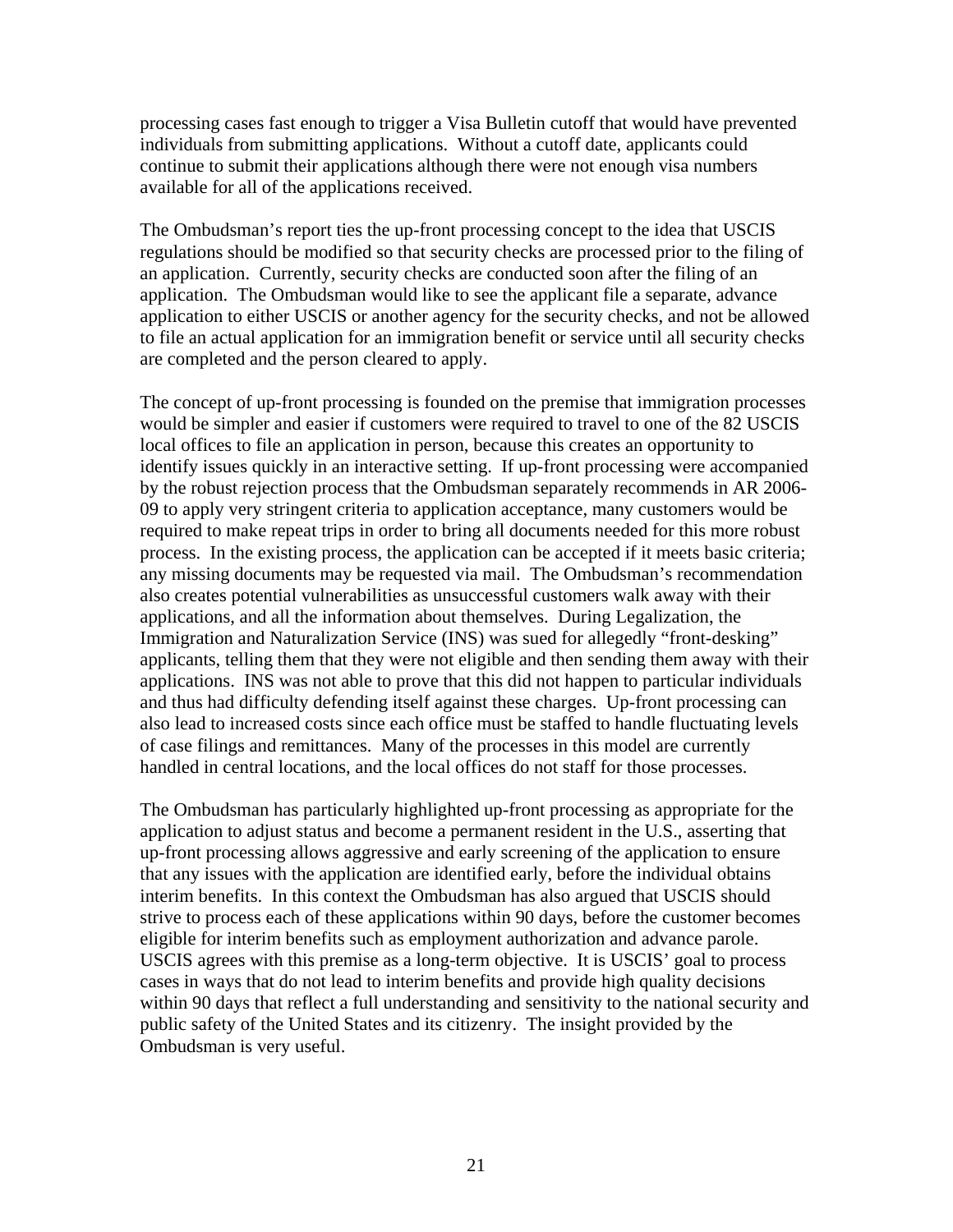With respect to prescreening and interim benefits, USCIS is concerned first and foremost with ensuring that all background checks have been completed on applicants prior to approval of their adjustment application. This approach is reflected by such steps as the creation of the National Security, Records and Verification Directorate (NSRV), and the work of the Fraud Detection and National Security (FDNS) team. It is also reflected by the greater emphasis that USCIS, along with Immigration & Customs Enforcement (ICE), is placing on pursuing removal of aliens when an application is denied.

With respect to interim benefits, USCIS has been attacking this problem in two ways. The first is through the backlog elimination effort. USCIS agrees it is important to minimize persons receiving any interim benefit because an underlying application cannot be screened and processed quickly enough. These backlogs often allow an individual, who potentially represents a risk, to remain in the United States while their case is processed.

USCIS has made great strides in reducing the backlog while maintaining a proper focus on the quality of each decision, and on national security and public safety. An important part of the strategy has been to emphasize quickly getting certain applicants, once they file, to an Application Support Center (ASC) so that USCIS can verify their identity and perform a fingerprint check for any criminal records in addition to the other background checks. USCIS' commitment to the security and integrity of the process is further represented by the fact that an average of 135,000 background checks are conducted each day, which totals over 33 million different background checks for the approximately 7 million applications that are received per year.

The second way that USCIS is directly attacking backlogs and the provision of interim benefits is through early, comprehensive prescreening of adjustment of status and related applications to identify deficiencies. Until the deficiencies are resolved, the processing clock is stopped so that employment authorization and similar benefits are not granted. This works directly with USCIS' efforts to eliminate the backlogs and process each application in a timely manner by focusing on those cases that are ready for adjudication.

USCIS is trying two methods of early, comprehensive screening. The first involves the National Benefits Center (NBC). The staff at the center pre-screen applications and identify deficiencies. If necessary, they request additional information and place the case in suspense, which stops the processing clock and eligibility for an Employment Authorization Document (EAD). This process is combined with getting the customer to an ASC early to trigger the resultant additional checks.

As cases become ready, interviews are scheduled where appropriate, with the goal to conduct the interview and make a decision on the base application before the customer becomes eligible for interim employment authorization or related benefits. This is referred to as a 90-day process because day "90" on the processing clock is when the customer would otherwise become eligible for interim benefits based on the pending adjustment of status application. As USCIS continues to reduce the backlogs, the goal is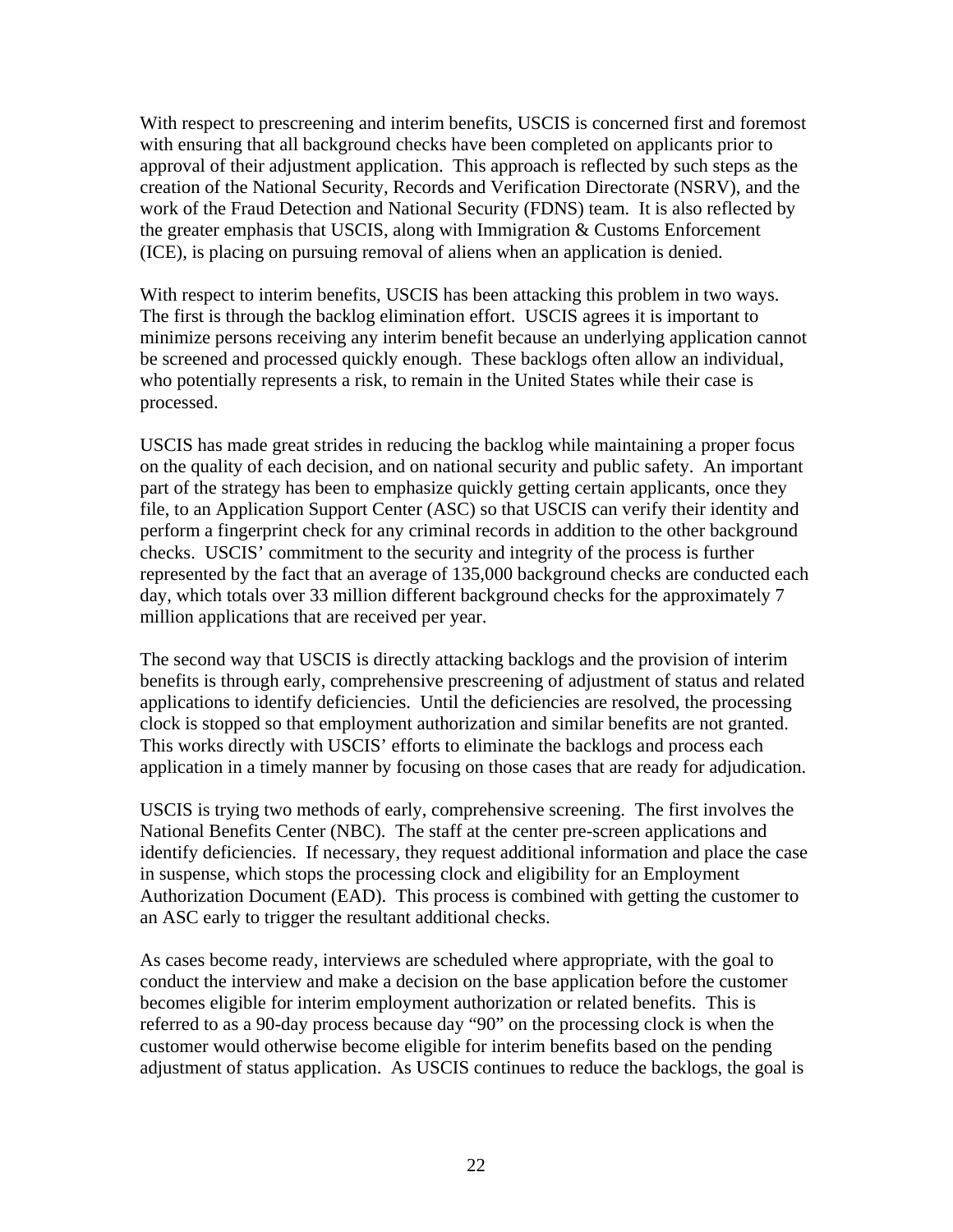to have most of the USCIS offices operating under this 90-day window by the end of the calendar year.

The second method is the Dallas Office Rapid Adjudication pilot, now called the District Office Rapid Adjudication (DORA) pilot that the Ombudsman recommends be made a national standard. DORA is a pilot that USCIS initially conducted on a voluntary basis in the Dallas office in cooperation with the Ombudsman. The program has been expanded and made mandatory in three district offices, Dallas, El Paso and Buffalo. In this program, customers file directly at the district office where they are interviewed the day they file their application. This similarly allows the office to identify deficiencies and place the case in suspense while the customer corrects them.

In both the DORA and the alternate 90 day methods, the prescreening and interview are conducted before the person becomes eligible for employment authorization. Of course, both depend on adequate capacity.

There are key differences between these models. With DORA the interview is conducted early. This potentially allows certain deficiencies to be identified early. But it also means the interview is done before fingerprinting, and thus prior to having the results of certain criminal and other security checks. This creates potential vulnerabilities and necessitates certain rework.

Due to the structure of an up-front process, more work is done by the adjudications officer. Much of the work that support staff normally handles in the centralized process is done by the officer. In addition, interviews are conducted on cases where an interview would otherwise not be necessary.

Each model has advantages. The end result -- adjudication prior to issuance of interim documents -- is the same for both methods. USCIS has not made a definitive decision as to which model to adopt nationally. However, USCIS is committed to a process that handles cases efficiently and effectively, meeting all quality requirements in a way that protects the national security and public safety of the United States. USCIS will conduct a full analysis of both methods to decide which to adopt nationally. USCIS will share the results of the analysis with the Ombudsman.

USCIS notes the Ombudsman's continued concerns with the lockbox process using Department of Treasury lockbox banks for receipting and initial data entry, which stems in part from the fact the lockbox is the front end for the process that is the alternative to DORA. USCIS remains focused on using outsourced and other agency resources, such as the lockbox process, instead of government employees handling fee receipting and related functions. USCIS plans to continue this arrangement until the volume of e-filing rises to a level that obviates the need for these kinds of services, or until an evaluation demonstrates that the up-front filing process for adjustment applications should be the standard.

### Recommendation AR 2006-14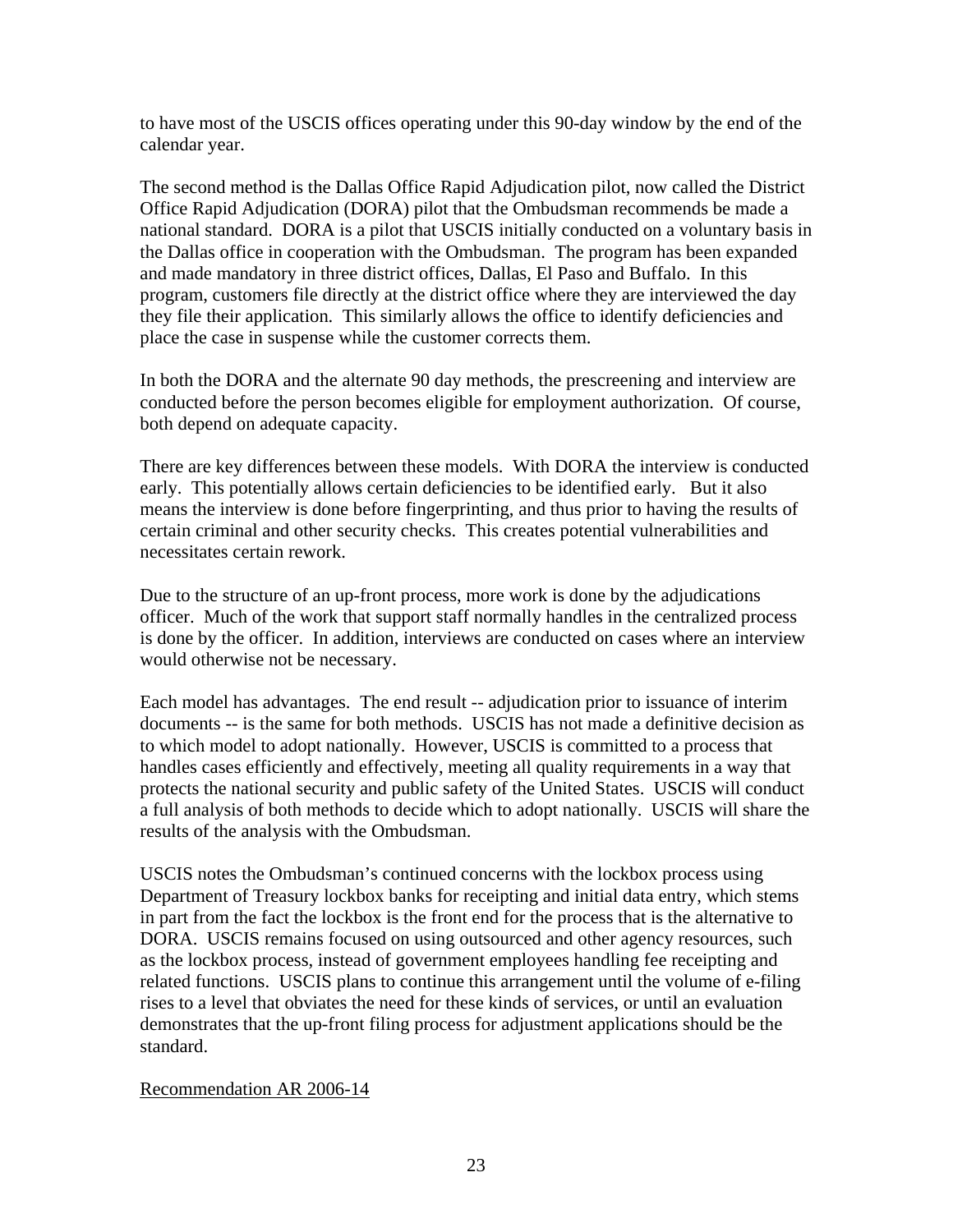*The Ombudsman recommends that USCIS implement a pre-application security screening process consistent with the Secretary's vision. Such a process would allow DHS to identify threats early in benefits application processes, while maximizing efficiency in adjudications processes.* 

This recommendation was made in an internal document to the Secretary by the 2SR Immigration Policy Team, of which the Ombudsman was a member, and is part of the ongoing USCIS Transformation. The ideas of the 2SR were meant as guiding principles to improve processes. In line with the idea of improving the security check process, the Transformation Office is examining the option of wrap back security checks. Security checks would be continuous and would not just occur at a point in time. This would help to ensure that USCIS has knowledge, at any time, of whether or not an applicant has committed a crime or another agency has an interest in the applicant.

## **Recommendations**

Since 2004, the Ombudsman has submitted recommendations to USCIS. While these recommendations often contain useful information, in many instances USCIS determines they are not feasible or that implementation of the recommendation or something similar has already begun. The prior USCIS responses to the recommendations still apply and require no further updates. In this section USCIS does respond to additional requests by the CISO.

# **Recommendation 2** – Streamlining Employment-Based Immigrant Processing (June 18, 2004)

# Additional Recommendations by CISO in the 2006 Report:

The Ombudsman recommends that USCIS reconsider its decision to forego a comprehensive up-front processing pilot for employment-based green card cases in light of the customer service and security related benefits of the DORA family-based green card pilot program.

### USCIS Response to Additional Recommendation:

This recommendation would require that USCIS conduct interviews on cases that are currently interview-waived, thereby creating additional and substantial backlogs. It would also require the movement of cases from a service center, where interviews cannot be conducted, to a field office that does not have the capacity to take on the additional workload. This would not enhance customer service and would only cause more problems for all customers as wait times would increase for all types of applications. Since all security checks are conducted in the same way at both a service center and at a field office, there would be no increased security benefit arising from this change.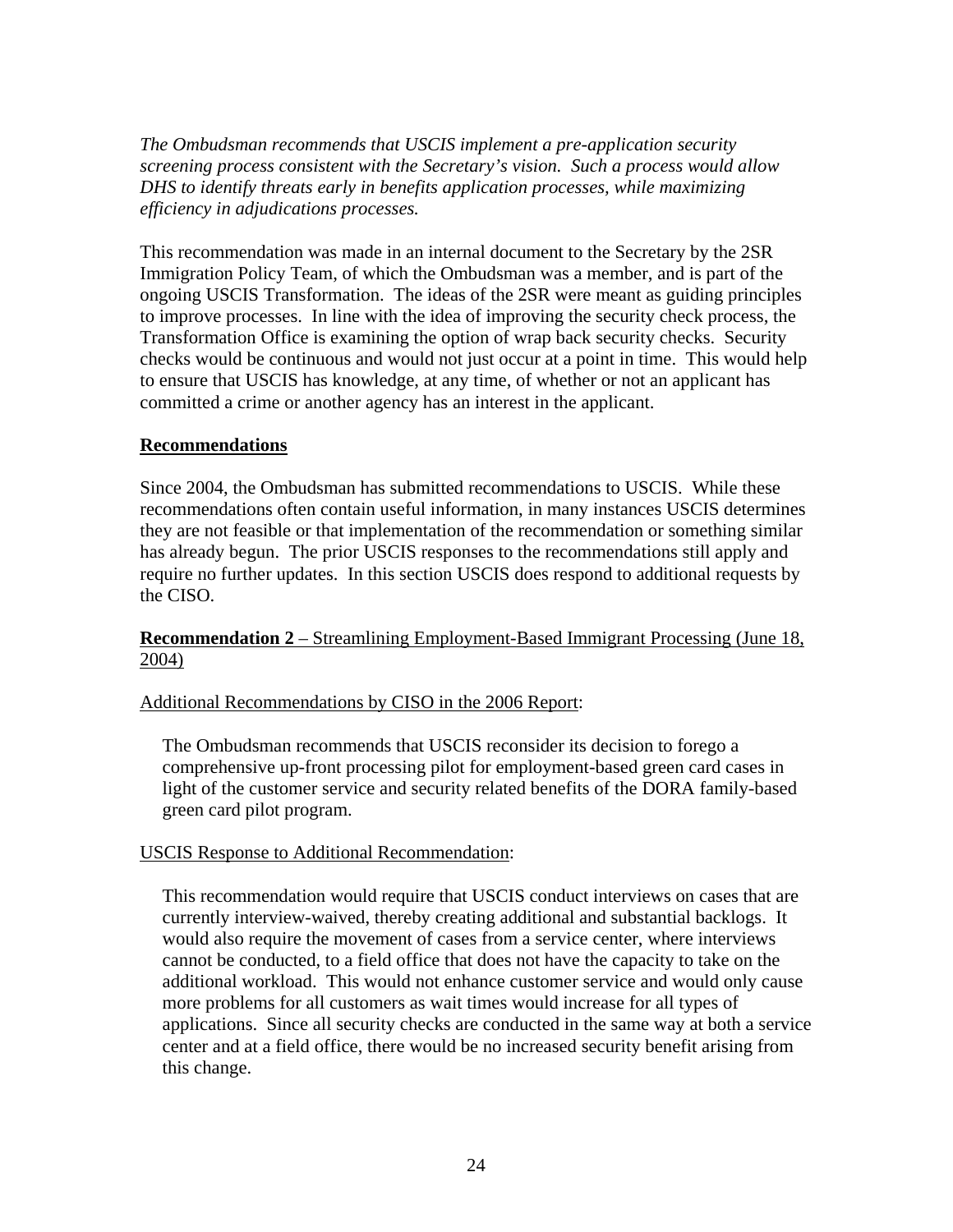# **Recommendation 3** – Reengineering Green Card Replacement Processing (June 18, 2004)

## Additional Recommendations by CISO in the 2006 Report:

The CISO is concerned about time delays with the issuance of the new cards and also the fact that USCIS does not always issue the temporary I-551. He suggests that USCIS implement an up-front process.

## USCIS Response to CISO Additional Recommendations:

The goal of USCIS is to schedule customers applying to renew their card for an appointment at an Application Support Center within 3 weeks of filing Form I-90 (which may be accomplished by e-filing), at which time we would verify the customer's identity and status. If record and background checks do not indicate issues, the personnel at the ASC order the new card electronically, and it is typically manufactured and mailed within 2 to 3 business days. This minimizes the need for an ADIT stamp as interim documentation, and USCIS is attempting to minimize its use since it is less secure than an actual card.

### **Recommendation 5** – Customer Service Training for USCIS Employees (August 16, 2004)

### Additional Recommendation by CISO in 2006 Report:

In response to a question from the Ombudsman in May 2006, USCIS indicated that a new training model, which incorporates a blended approach involving classroom training and computer-based training, was in an R&D phase. The Ombudsman recommends that USCIS go beyond this approach to ensure a training backup plan in the event the project in the R&D phase is not implemented.

### USCIS Response to CISO Additional Recommendation:

USCIS Training and Career Development Division (TCDD) continues to provide customer training modules in its basic training for Adjudications Officers (4 hours) and Immigration Information Officers (8 hours).

In addition, TCDD operates the EDvantage system, USCIS' web-based learning tool that offers 44 generic customer service training modules accessible to all of the Agency's federal government employees. There is no mandatory requirement that either core mission or mission support employees take these or any of the more than 2000 soft skill courses .

The establishment of the new USCIS Chief Human Capital Officer (CHCO) brings together the Agency's Human Capital Management Division and the Training and Career Development Division into one organization. The new office has just awarded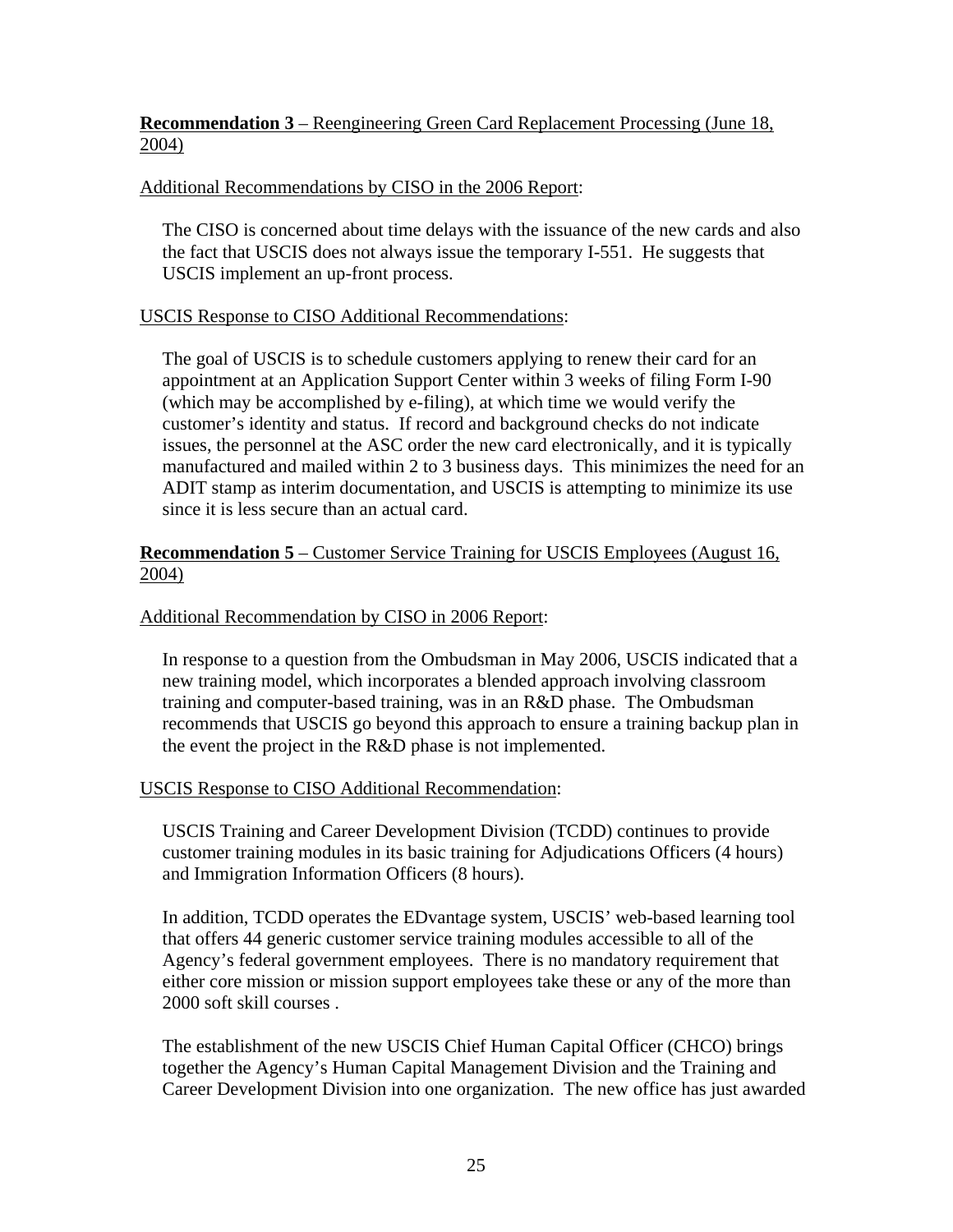a contract to the Office of Personnel Management (OPM) that will produce a first-ever USCIS workforce analysis and a 5-year action plan for the Agency's human capital requirements – building the generic, technical and leadership competencies – essential to creating career paths and leveraging the performance effectiveness of both its core mission and mission support employees. The human capital planning initiative will open the way to developing an enterprise-wide, continuous training program that is buttressed by policy, uniform standards for content and delivery, and keyed to OPM and DHS competencies.

Just as a human capital plan will help synchronize workforce with workload, a national approach to training and development will provide new opportunities for embedding foundation training in a system of continuous learning and growth that are the marks of a high performing organization and an employer of choice. Customer service is one of many critical features that can be embedded in a training program that is not only national in scope, but is held to a standard in how it is delivered as well as how it is applied in the workplace.

## **Recommendation 6** – E-Filing (August 16, 2004)

## Additional Recommendation by CISO in 2006 Report:

The Ombudsman recommends that USCIS reconsider this recommendation and provide additional specific reasons why this is an impractical solution to encourage more e-filed applications, or provide information on what steps it is taking to move towards this goal.

### USCIS Response to CISO Additional Recommendation:

One of the objectives of the Transformation Program is to develop an end-to-end electronic process, which would expand e-filing options. Transformation will result in many benefits to both the customer and the agency.

### **Recommendation 11** – INFOPASS (November 29, 2004)

### Additional Recommendation by CISO in 2006 Report:

The Ombudsman still hears complaints from customers and stakeholders that appointments are not available through the INFOPASS system in some jurisdictions. The Ombudsman notes from visits to field offices that USCIS has made limited progress on deployment of kiosks and needs to move more expeditiously to provide this important service.

#### USCIS Response to CISO Additional Recommendation:

USCIS has improved the availability of Infopass appointments by reevaluating the time allotted for certain appointments. USCIS has also made progress on the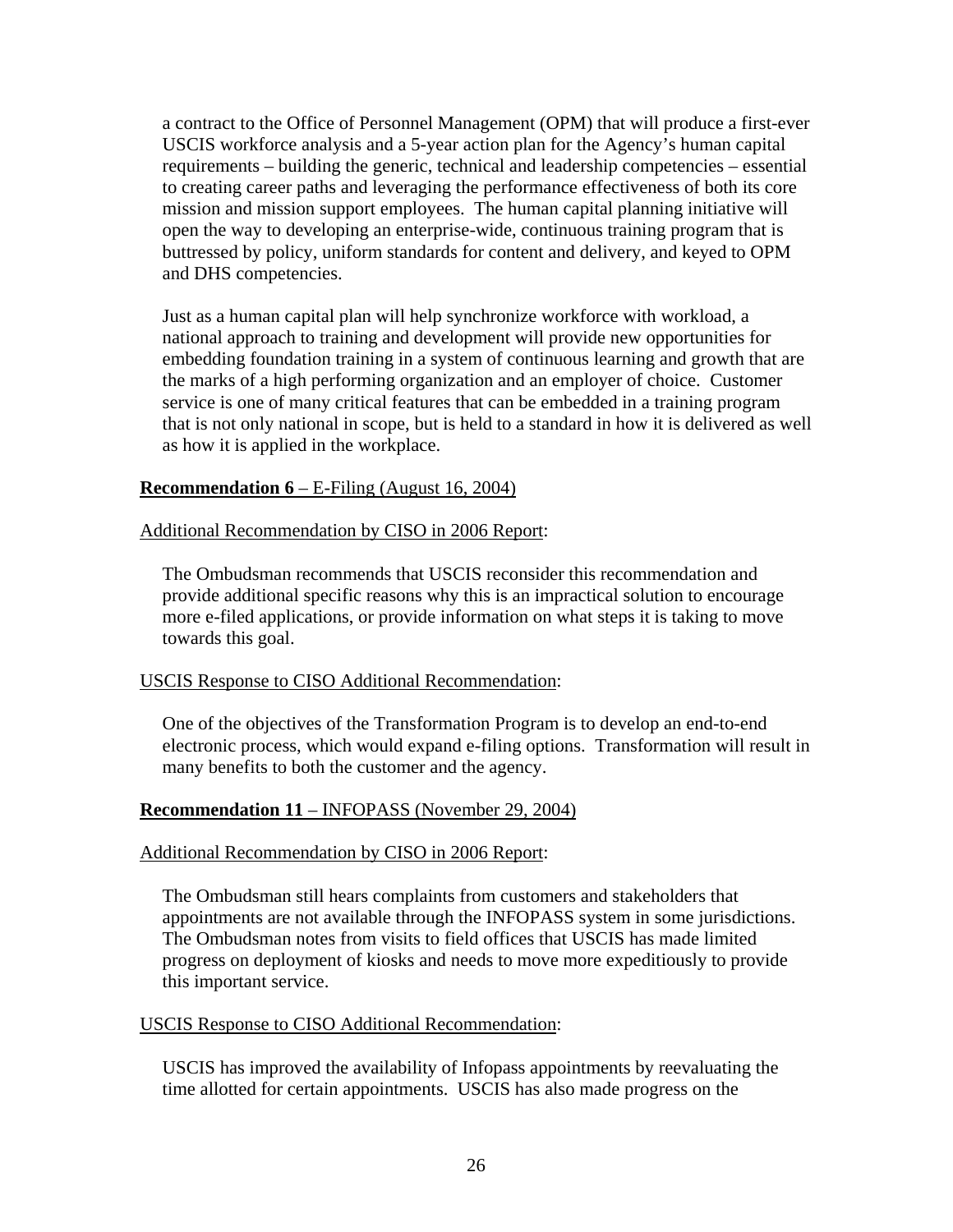deployment of kiosks in the field offices. Deployment will begin in late October and should be completed by late November.

### **Recommendation 13** – Issuance of Green Cards to Arriving Immigrants (December 15, 2004)

### Additional Recommendation by CISO in 2006 Report:

The Ombudsman recommends that USCIS provide details on its ongoing efforts to resolve the underlying problems.

### USCIS Response to CISO Additional Recommendation:

The long term goal of USCIS is to receive immigrant visas and associated biometrics and admission data electronically from DOS and from Customs and Border Protection (CBP) as those agencies can provide that information electronically to USCIS. This would expedite the issuance of green cards to arriving immigrants.

## **Recommendation 14** – Pilot Program Termination (February 25, 2005)

## Additional Recommendation by CISO in 2006 Report:

The Ombudsman believes USCIS does not provide adequate notice to customers regarding policy changes.

### USCIS Response to CISO Additional Recommendation:

USCIS makes every effort to advise the public of policy changes as they occur by posting such policy changes on the Internet and when appropriate providing a public notice of a change separately. These can be found on the home page of USCIS. Additionally, USCIS has Community Liaison Officers who work with community based organizations and these officers routinely inform their customers of changes as they occur. USCIS also works closely with media and key stakeholders to clarify changes in policy and procedures.

### **Recommendation 15** – Issuance of Receipts to Petitioners and Applicants (May 9, 2005)

### Additional Recommendation by CISO in 2006 Report:

The Ombudsman remains concerned with the Lockbox process and associated delays. In addition, access to the Chicago and Los Angeles Lockbox facilities is so limited as to prevent senior USCIS management from seeing them. The Ombudsman also has experienced similar accessibility issues with these facilities.

### USCIS Response to CISO Additional Recommendation: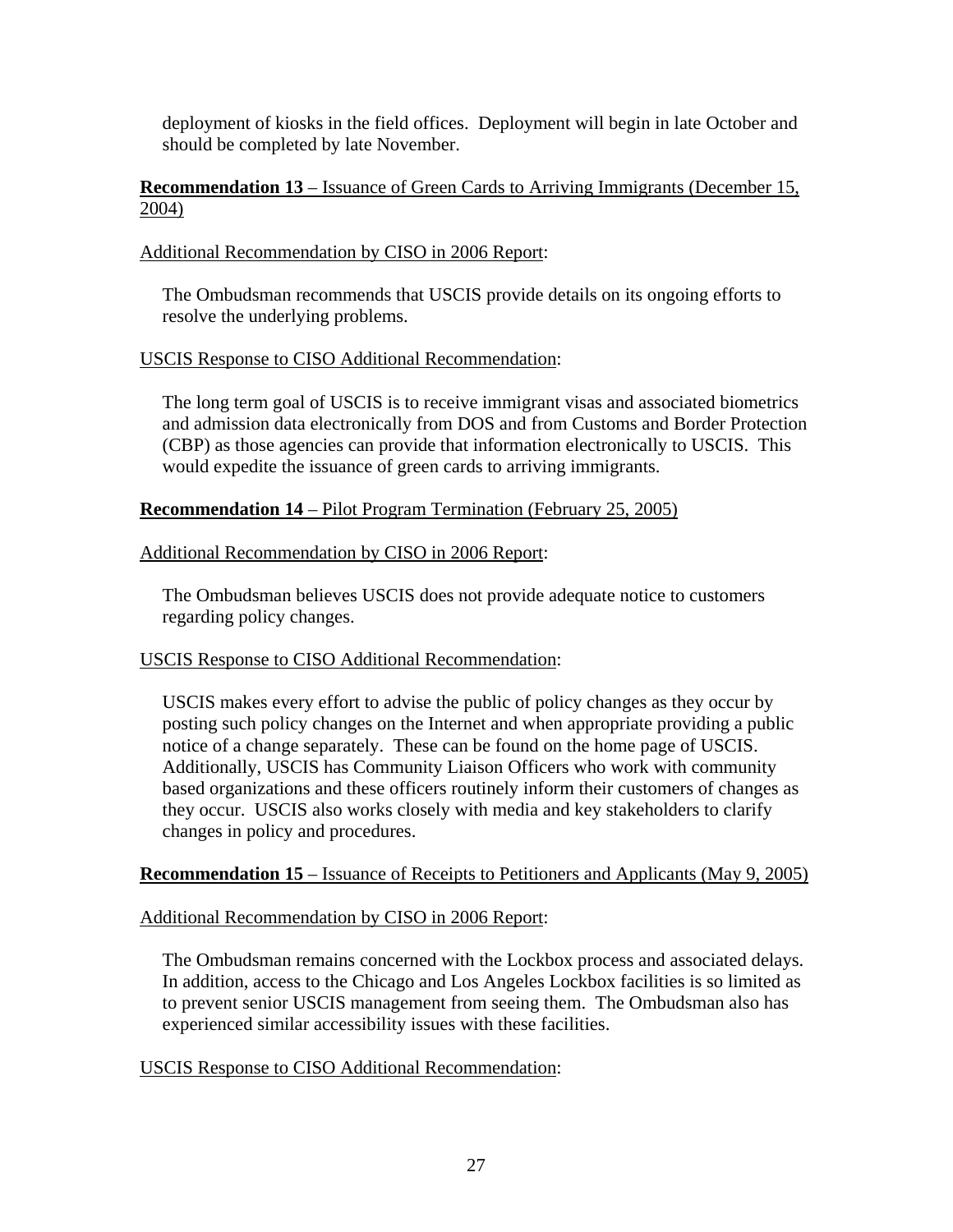There are extensive controls in place due to the large amount of funds processed in these locations, and to ensure complete control and accountability of funds and applications. USCIS believes these controls are appropriate, and do not hinder required oversight or access.

## **Recommendation 17** – Elimination of Postal Meter Mark (July 29, 2005)

### Additional Recommendation by CISO in 2006 Report:

The continued cost of not implementing this simple recommendation is of great concern.

### USCIS Response to CISO Additional Recommendation:

In FY 07, as USCIS completes the transition to new postage meters, it plans to transition to new standards for mail delivery to allow mail forwarding with notification from the US Postal Service through its address service. As part of the proposed new fee structure, USCIS further plans to move to a 2-day delivery of cards with delivery confirmation. This will reduce delivery times, give customers tracking numbers so they can track mail delivery, yet also increase associated controls.

### **Recommendation 18** – Public Reporting for Capped Categories (August 28, 2005)

### Additional Recommendation by CISO in 2006 Report:

The Ombudsman re-raised this issue, expressing concerns with the frequency of reporting H-1B cap usage, recommending that USCIS publish data on the same day each week/month to assist employers and individuals.

### USCIS Response to CISO Additional Recommendation:

USCIS now updates the status of each application/petition type that is subject to an annual numerical limit ("cap") as necessary on its website, and has taken steps to make this information directly accessible. USCIS is also committed to continue publishing information about any "frontlog" affecting capped filings so that customers can better predict when particular caps might be reached.

## **Recommendation 19** – Elimination of Asylum Pickup Decision Delivery Process (October 13, 2005)

### Additional Recommendation by CISO in 2006 Report:

The Ombudsman recommends that USCIS reexamine this recommendation.

### USCIS Response to CISO Additional Recommendation: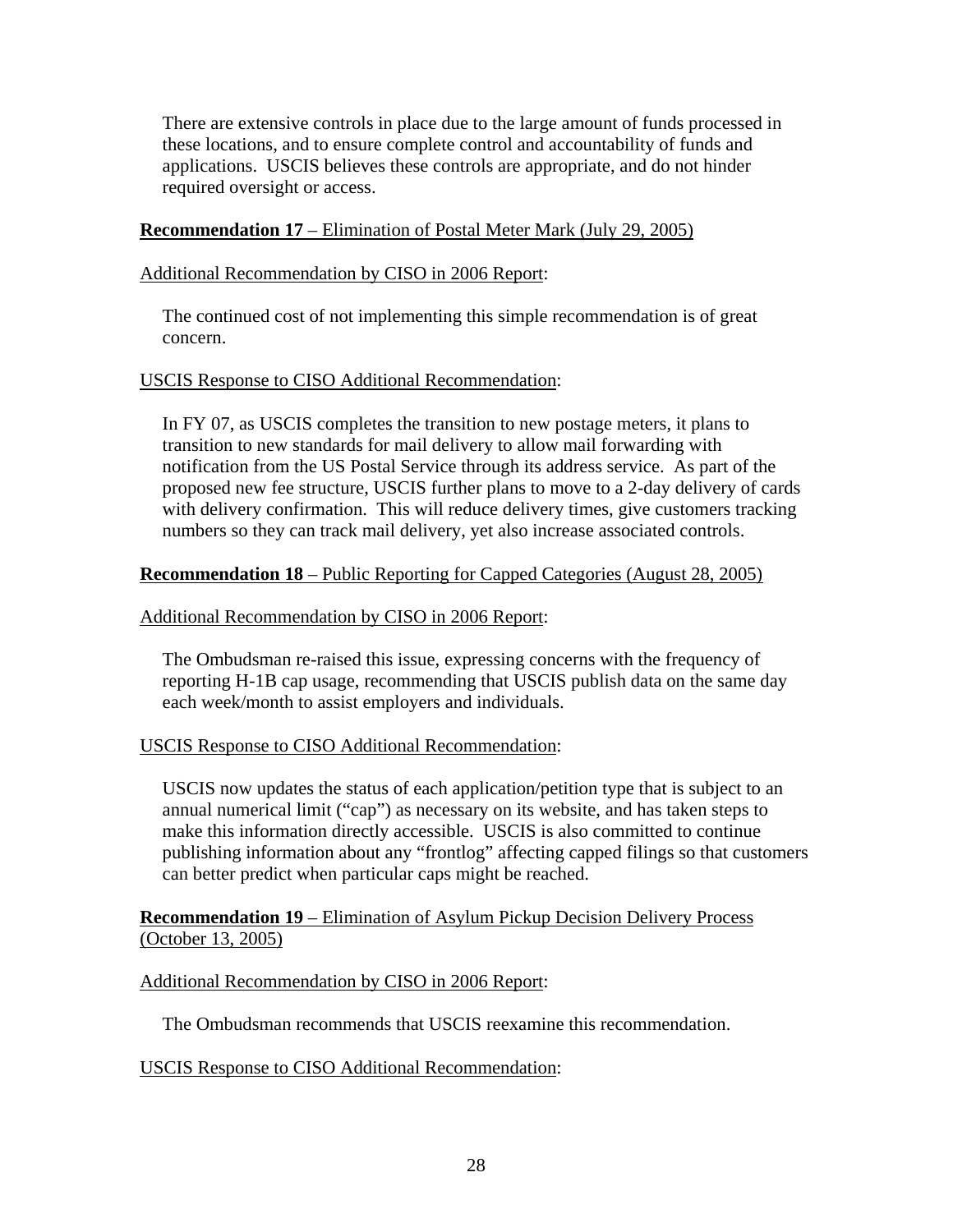The current process for issuing asylum decisions in person is implemented in accordance with existing law and regulations. Applicants granted asylum status receive documentation of their approval and work authorization, while applicants who are not granted asylum and are not in valid immigration status are issued a notice of the initiation of removal proceedings via Form I-862, Notice to Appear (NTA). In accordance with INA Section 239(a)(1), the NTA is to be personally served on the applicant, except in circumstances where personal service is "not practicable."

Currently, Asylum Offices issue asylum decisions in person to the great majority of asylum applicants – those who are interviewed at the eight permanent, fully staffed Asylum Offices, which represents roughly 85 percent of the affirmative asylum caseload. By contrast, Asylum Offices mail asylum decisions to those applicants interviewed at non-permanent, circuit site Asylum Offices. In past evaluations of the process for issuing asylum decisions at the circuit sites, the potential costs of issuing decisions in person were considered impracticable under INA § 239(a)(1). Because Asylum Office circuit sites do not have permanent asylum staff, additional details of Asylum Officers would be necessary to accomplish in person service at the circuit site locations. While this change would generate significant costs for most Asylum Offices, it would be particularly expensive for Asylum Offices that service remote circuit site locations such as Asylum Offices that circuit ride to Hawaii or Alaska and could result in significant delay for some asylum applicants to receive their decisions.

There are a number of benefits to serving asylum decisions in person:

- 1. The ability to personally serve NTAs on ineligible asylum applicants supports ICE in its effort to remove them. In addition to being mandated by Section 239 of the INA, serving an NTA in person is the most effective method to obtain proof of personal service. This proof provides ICE with nearly unassailable evidence of service if it is contested in removal proceedings.
- 2. In-person service provides an opportunity to take appropriate securityrelated actions, including coordination with ICE and other law enforcement agencies, on applicants who warrant apprehension based on the results of one or more security checks. Especially with regard to cases in which the Asylum Office does not learn of an adverse national security or law enforcement issue until after the interview, the decision pick-up appointment provides the Asylum Office with the time to gather and consider the greatest range of available information and to coordinate with law enforcement agencies if decisive action must be taken at the time of the in-person decision service.
- 3. In-person service of approvals prevents unnecessary harm to certain genuine asylum seekers who are vulnerable to exploitation by unscrupulous preparers. Some such preparers file asylum applications under postal addresses that only they control, and in-person service ensures that genuine asylum seekers receive their approvals directly and prevent a preparer from leveraging approval notices to extort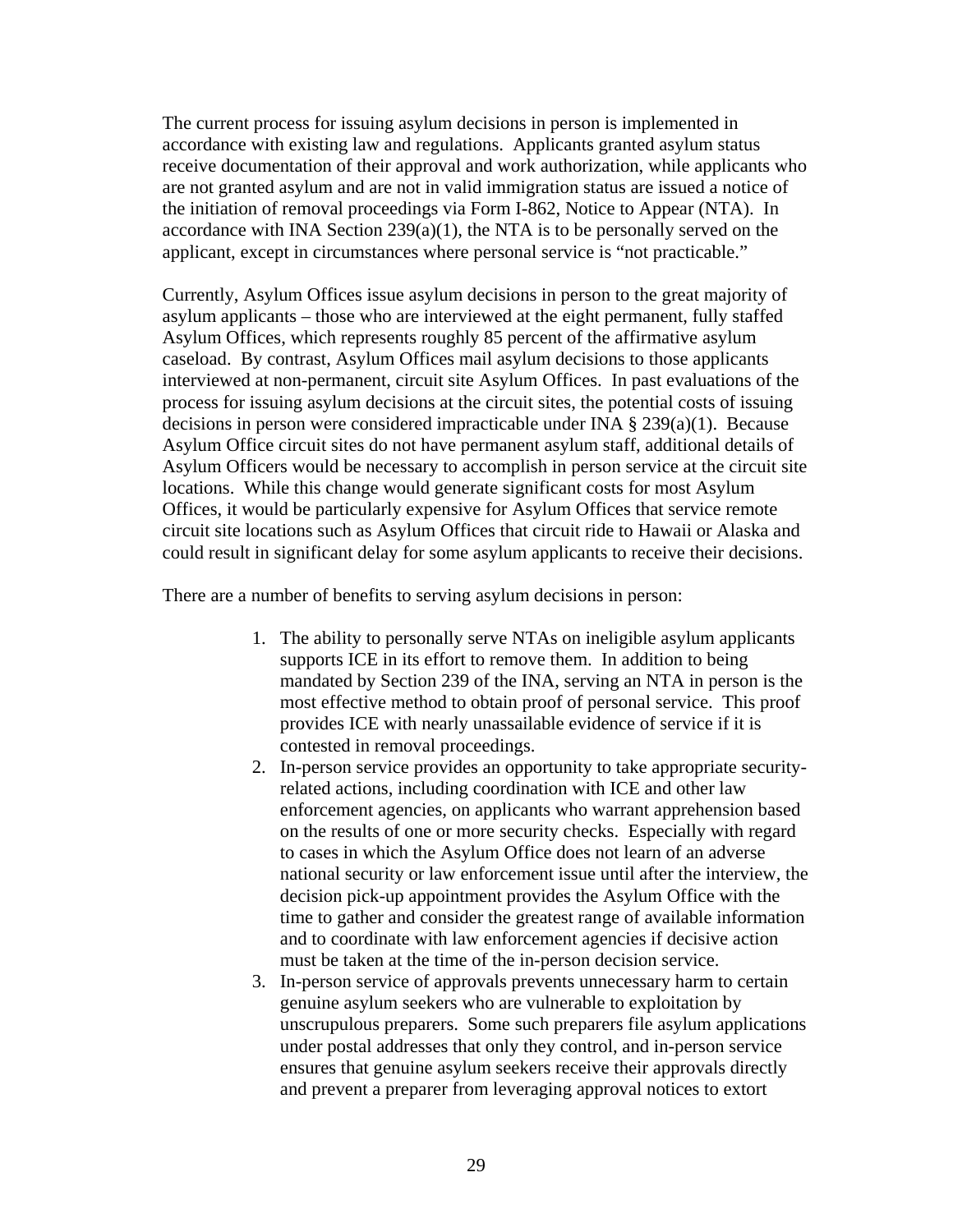additional fees from the asylum seekers or otherwise mistreat asylum seekers and misuse approval notices.

4. In-person service enhances customer service by providing an opportunity for Asylum Office staff to personally explain to an applicant the decision and the consequences of that decision. For approvals, Asylum Office staff can explain the rights and benefits to which the applicant may be entitled. Perhaps more importantly, for those applicants who are not represented but are issued a Notice to Appear (NTA) before an immigration judge, Asylum Office personnel have the opportunity to point out to the applicant the date and time of the hearing, and impress upon the applicant the importance of appearing at that hearing and the importance of notifying the court of any change in address. This provides far greater assurance that the applicant will understand the importance and consequence of an NTA, than if the applicant simply receives the NTA in the mail.

These benefits apply equally to asylum applicants interviewed at the eight permanent Asylum Offices and the circuit site locations; however, as noted above, detailing Asylum Officers to provide in person service at the circuit sites would entail much greater expense. However, in reexamining this issue and recognizing the benefits of in-person service of decisions, USCIS is exploring different ways in which these costs could be controlled.

In conclusion, USCIS is considering increasing in-person service of asylum decisions to include most asylum applicants who are interviewed at circuit site locations. USCIS agrees with the Ombudsman that a single process for the issuance of all asylum decisions is preferable, so long as it can be accomplished efficiently and effectively and by increasing the number of decisions served in person, as opposed to eliminating in-person service.

## **Recommendation 21** – Asylum Division Use of Notice of Action Form I-797 (December 7, 2005)

### Additional Recommendation by CISO in 2006 Report:

Request for updates on an implementation timeline.

#### USCIS Response to CISO Additional Recommendation:

USCIS has undertaken to redesign the Form I-797 for asylum adjudications and tailor the asylum system to accommodate automated production. Asylum Division staff will oversee the system design, the promulgation of procedures, and the implementation of the use of the new decision documents. In redesigning the I-797, USCIS will work with US Bureau of Engraving and Printing, where the I-797 is produced, to identify and implement all necessary changes to the form. In rolling out the design and adoption of an asylum program specific I-797, USCIS will automate the production of